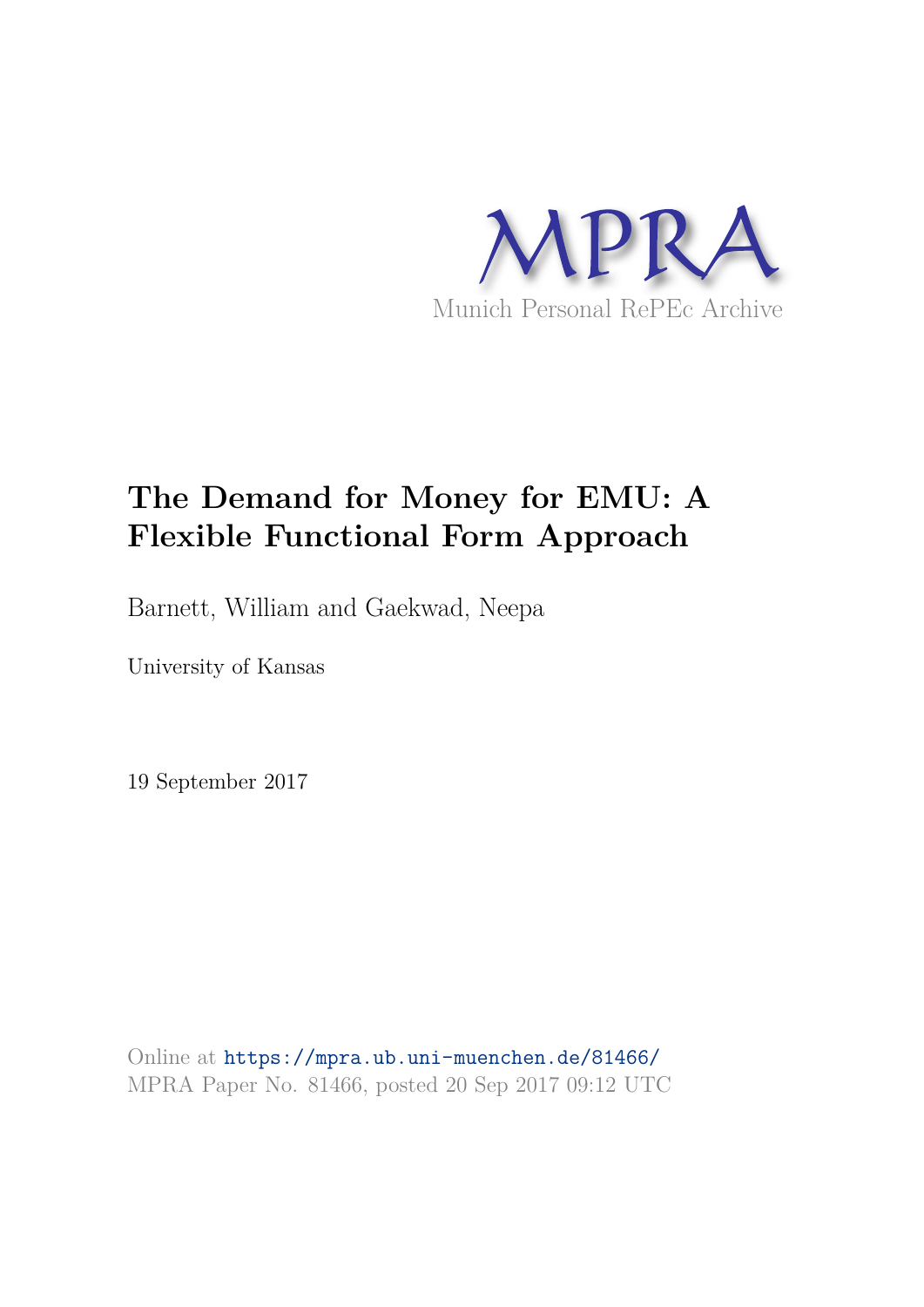# **The Demand for Money for EMU: A Flexible Functional Form Approach**

William A. Barnett University of Kansas, Lawrence, and Center for Financial Stability, NY City

and

Neepa B. Gaekwad University of Kansas, Lawrence

September 19, 2017

Monetary aggregates have a special role under the "two pillar strategy" of the ECB. Hence, the need for a theoretically consistent measure of monetary aggregates for the European Monetary Union (EMU) is needed. This paper analyzes aggregation over monetary assets for the EMU. We aggregate over the monetary services for the EMU-11 countries, which include Estonia, Finland, France, Germany, Ireland, Italy, Luxembourg, Malta, Netherlands, Slovakia, and Slovenia. We adopt the Divisia monetary aggregation approach, which is consistent with index number theory and microeconomic aggregation theory. The result is a multilateral Divisia monetary aggregate in accordance with Barnett (2007). The multilateral Divisia monetary aggregate for the EMU-11 is found to be more informative and a better signal of economic trends than the corresponding simple sum aggregate. We then analyze substitutability among monetary assets for the EMU-11 within the framework of a representative consumer's utility function, using Barnett's (1983) locally flexible functional form, the minflex Laurent Indirect utility function. The analysis of elasticities with respect to the asset's user-cost prices shows that: (i) transaction balances (TB) and deposits redeemable at notice (DRN) are income elastic, (ii) the DRN display large variation in price elasticity, and (iii) the monetary assets are not good substitutes for each other within the EMU-11. Simple sum monetary aggregation assumes that component assets are perfect substitutes. Hence simple sum aggregation distorts measurement of the monetary aggregate. The ECB has Divisia monetary aggregates provided to the Governing Council at its meetings, but not to the public. Our European Divisia monetary aggregates will be expanded and refined, in collaboration with Wenjuan Chen at the Humboldt University of Berlin, to a complete EMU Divisia monetary aggregates database to be supplied to the public by the Center for Financial Stability in New York City.

JEL Classification: C43, C82, D12, E51, F33.

Key Words: Divisia monetary aggregation, European Monetary Union, monetary aggregation theory, multilateral aggregation, minflex Laurent, elasticities of demand.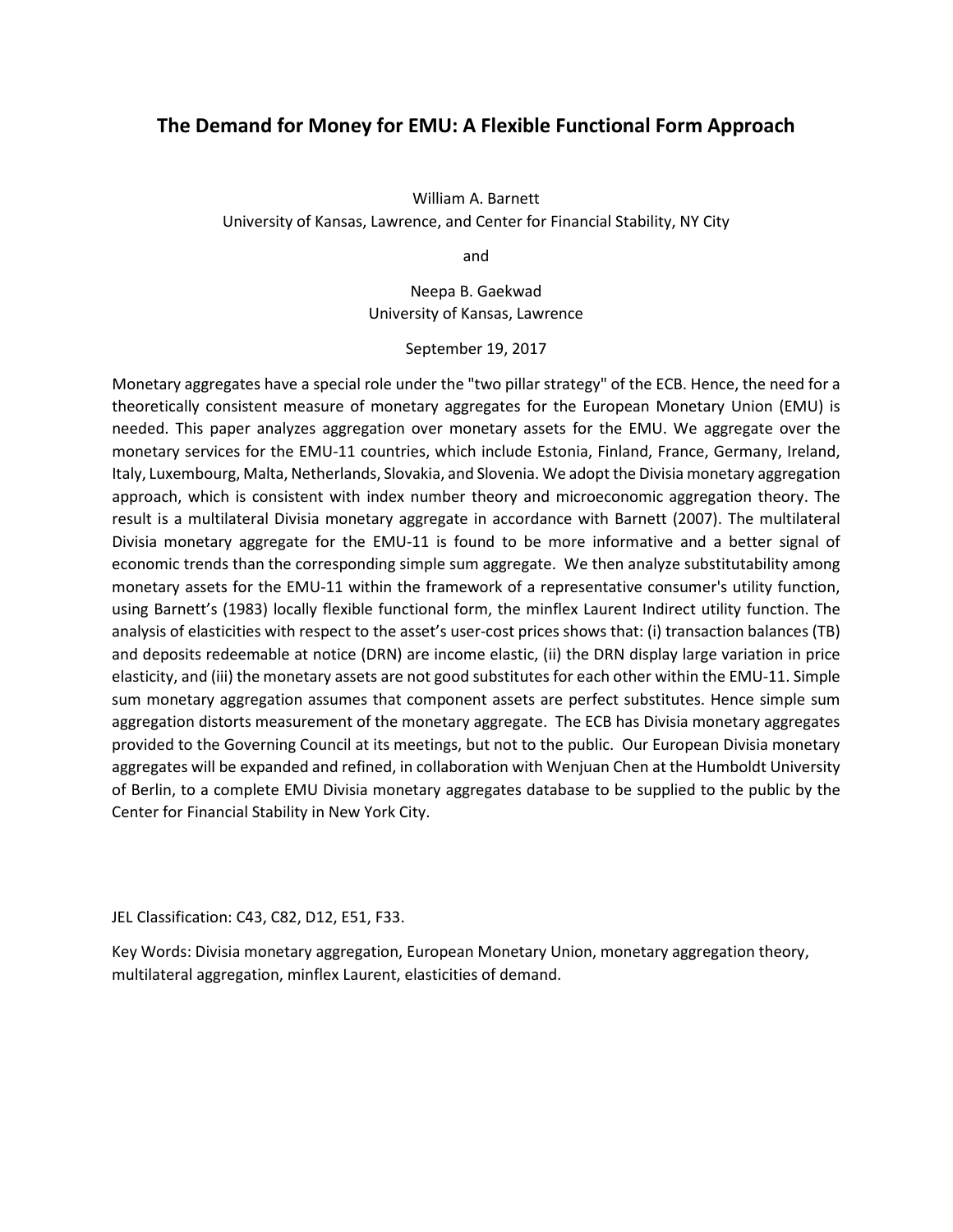"The simple arithmetic should not be used under any circumstances, being always biased and usually freakish as well. Nor should the simple aggregative ever be used; in fact this is even less reliable." (cited in Barnett (2012, p. 37) from Fisher (1922, p. 361 ))

# **1. Introduction**

 $\overline{\phantom{0}}$ 

The European Central Bank (ECB) is among a few central banks that attribute a special role to money under its two pillar strategy. Achieving and maintaining price level stability in the medium and long-term in the Euro area is the goal of ECB, which it achieves by economic analysis and monetary analysis. Monetary analysis, which is one of its pillars, includes analyzing monetary aggregates. Money is found to play a prominent role in the Euro area's long run policy. The long run correlation between money growth and inflation appears to be robust to different policy regimes. See, e.g., Benati 2008,2009). Many studies with European data have confirmed the relationship between monetary growth and inflation. [1](#page-2-0)

The need for a measure of monetary aggregates, which are theoretically consistent for economic unions, such as the EU and EMU, is highly relevant. The field of monetary aggregation and index number theory were first rigorously connected with the literature on microeconomic aggregation and index number theory by Barnett (1980). His initial paper is based on the assumption that the data were produced by a single closed economy. Subsequent studies with those data demonstrated that Divisia monetary aggregates are better measures than simple sum monetary aggregates in terms of policy criteria, such as causality and information content of the aggregate and stability of money demand equations. See, e.g., Barnett, Offenbacher and Spindt (1981, 1984), Belongia and Ireland (2006, 2014, 2015a,b,2016), Serletis and Rahman (2013), and Serletis and Gogas (2014).

In Barnett (2003, 2007), the theory for construction of Divisia monetary aggregates for the Euro area was developed. The theory for a single country was extended to the multi-country case, for an economic union, both prior to and after the introduction of common currency. A few studies have used Divisia monetary aggregates for the Euro area, such as Stracca (2004) and Darvas (2015), but under

<span id="page-2-0"></span><sup>1</sup> Neumann and Greiber (2004); Bruggeman Camba-Mandez, Fischer and Sausa (2005); Gerlach and Assenmacher-Wesche (2005).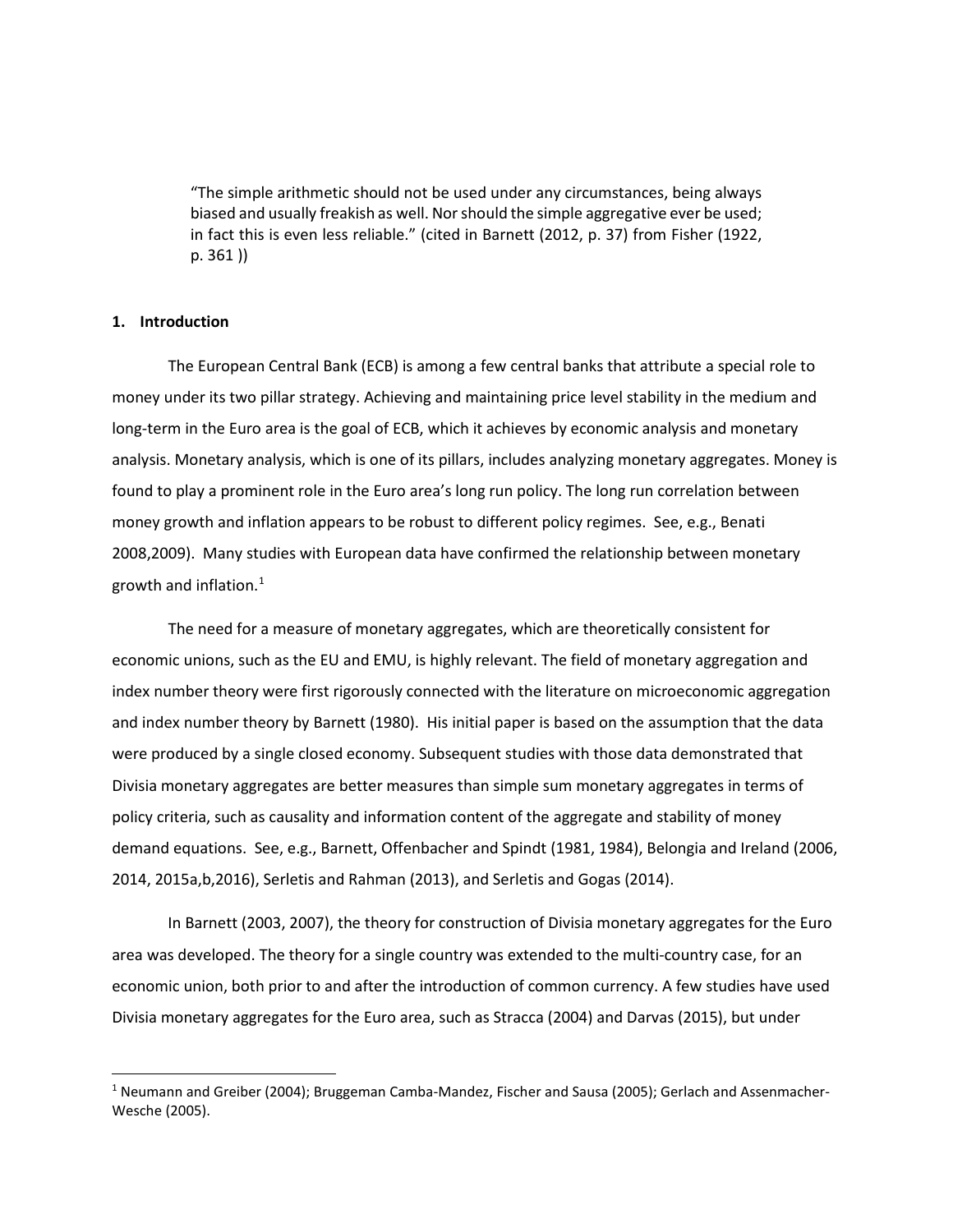restrictive assumptions. In this paper, we develop multilateral Divisia monetary aggregates for the European Monetary Union (EMU) eleven countries (Estonia, Finland, France, Germany, Ireland, Italy, Luxembourg, Malta, Netherlands, Slovakia, and Slovenia), following Barnett (2003, 2007). We find that the resulting multilateral Divisia monetary aggregates are more informative than the corresponding simple sum aggregates. Following Barnett's work on multilateral Divisia monetary aggregates for the EMU, the ECB began producing and providing Divisia monetary aggregates to its Governing Council for use at its meetings, but the ECB does not provide those aggregates to the public. Our European Divisia monetary aggregates will be expanded and refined, in collaboration with Wenjuan Chen at the Humboldt University of Berlin, to a complete EMU Divisia monetary aggregates database to be supplied to the public by the Center for Financial Stability in New York City.

A basic question that this paper answers is: are the simple sum aggregates for the EMU-11 justified? A necessary condition would be that the monetary assets within the EMU-11 are perfectly substitutable. In this paper, the substitutability of the monetary assets within the EMU-11 is investigated using minflex Laurent consumer demand model, a flexible functional form. In the United States, the available results have shown that the monetary assets are not good substitutes. See, e.g., Serletis and Robb (1986). With US data, Serletis and Shahmoradi (2007) have used various functional forms for consumer demand modeling of money demand, including the generalized Leontief, the translog, and the almost Ideal demand system. For the Euro Area, extensive literature exists on the demand for money. Much of that work uses linear combinations of variables, including inflation, output gap, interest rate, and monetary aggregates (e.g., Stracca 2004). A few studies have also included wealth (e.g., Beyer (2008) and Boone et al (2004)).

The paper proceeds to discuss our multilateral Divisia monetary aggregates for the EMU-11. We then discuss the minflex Laurent model, our estimation procedure, our results, and conclusions.

### **2. EMU-11 Divisia Monetary Aggregation**

We implement multilateral Divisia monetary aggregates for the eleven countries of European Monetary Union (EMU): Estonia, Finland, France, Germany, Ireland, Italy, Luxembourg, Malta, Netherlands, Slovakia, and Slovenia. The following are the theoretical results we use from Barnett (2003, 2007). The theory was developed for use both prior to and after the introduction of the common currency. The theory progresses from a general heterogeneous agents' approach, to a multilateral agent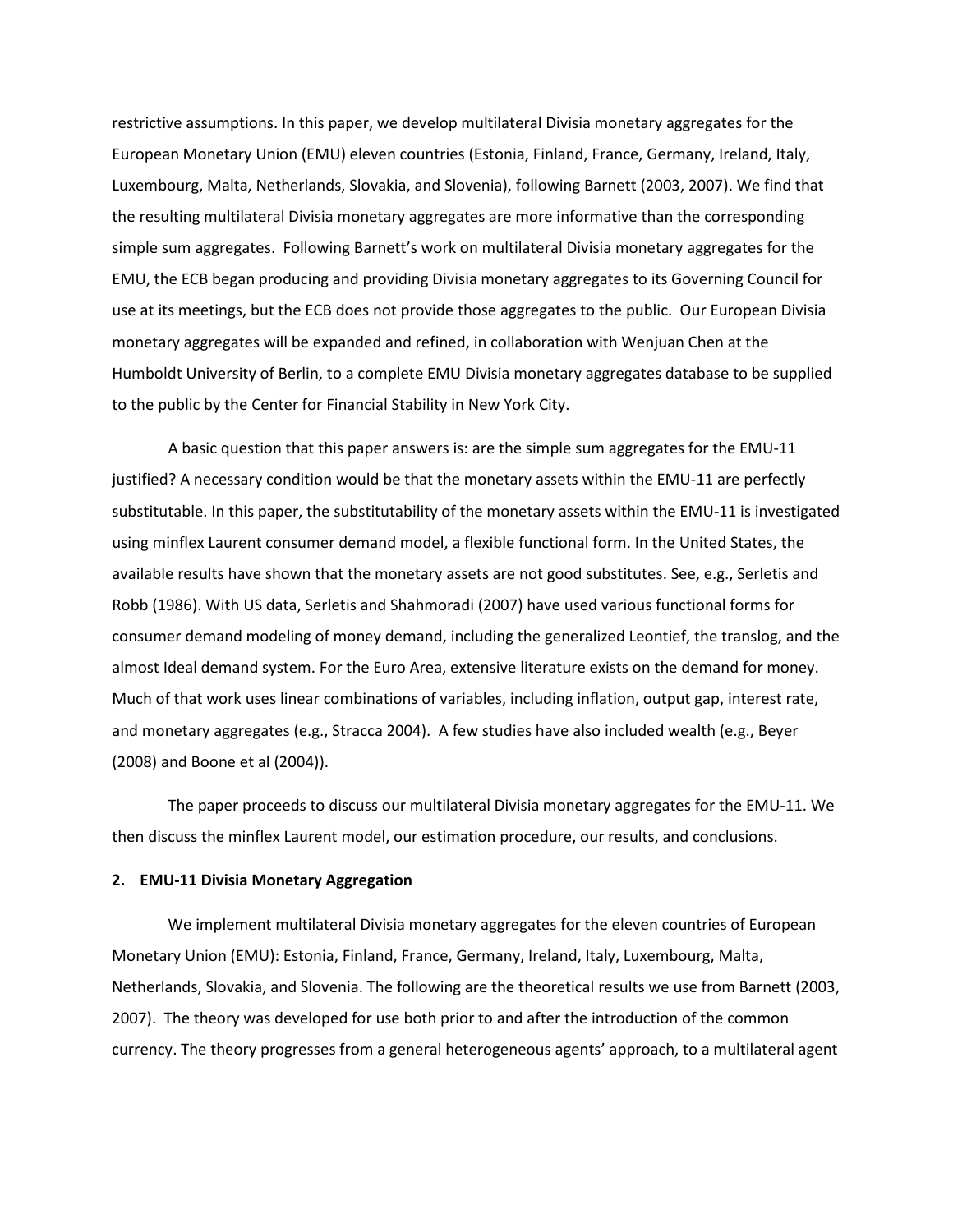approach, to the most restrictive case of unilateral agent, representing the direction in which the EMU is planned to progress into the future.

### 2.1. **Aggregation Within Euro Area**

Let  $m_{kji}$  be the nominal per capita holdings of asset  $i \in \{1, 2, ..., N\}$  located or purchased in country  $j \in \{1, 2, ..., K + Z\}$ , where Z is the number of relevant countries that are outside economic union, *K* be the number of countries in the economic union, and  $r_{kji}$  is the holding period after tax yield on asset *i* located or purchased in country *j* and owned by an economic agent in country *k* . In this study, N = 4 and K = 11. Let  $R_k$  be the benchmark rate of return in country  $k$  , where the benchmark rate of return is received on a pure investment providing no services other than its yield.<sup>[2](#page-4-0)</sup> The real usercost price of asset *i* , first derived by Barnett (1978), is

$$
\pi_{kji}^*(t) = (R_k(t) - r_{kji}(t)) / (1 + R_k(t)).
$$
\n(1)

In this application, the real user-cost price is of asset *i* located or purchased in country *j* and owned by residents of country  $k$  at time  $t$ , while  $\pi_{kji} = p_k^* \pi_{kji}^*$  is the corresponding nominal user-cost. The user-cost of a monetary asset measures the foregone interest or opportunity cost of holding monetary asset*i* , when the higher yielding benchmark asset could have been held.

We define the set  $S_k = \{(i, j); m_{kij} > 0 \text{ for all } i, j\}$ . Then the real per-capita monetary services aggregate  $\overline{M}_k^*$  and the nominal per-capita monetary services aggregate  $\overline{M}_k$  for each country  $k$  are

$$
d \log M_k^* = \sum_{(i,j)\in S_k} w_{kji} d \log m_{kji}^* \quad , \tag{2}
$$

$$
d \log M_k = \sum_{(j,i)\in S_k} w_{kji} d \log m_{kji} \tag{3}
$$

l

<span id="page-4-0"></span> $2A$  detailed discussion about the benchmark rate is in Appendix B.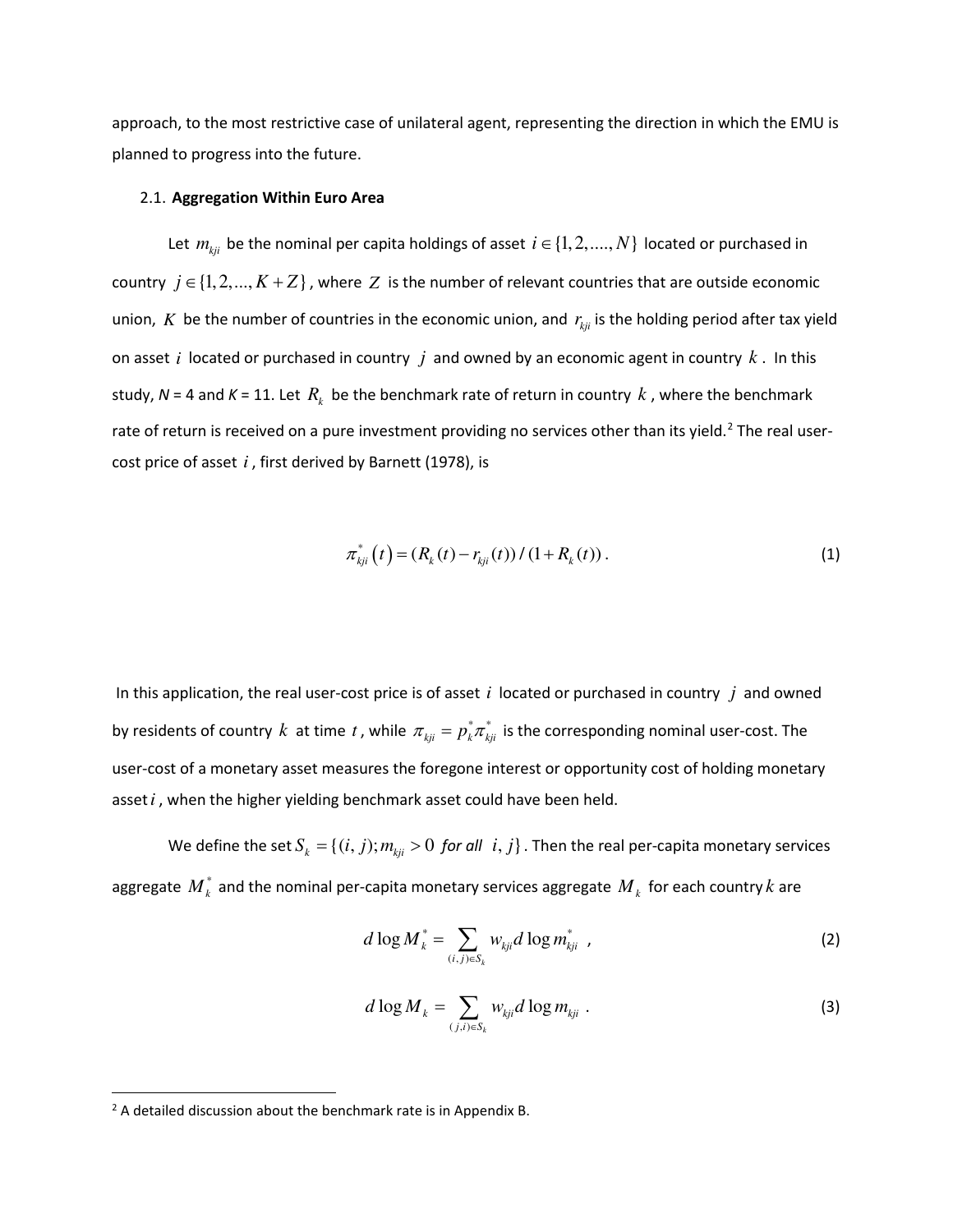Similarly, the monetary real user-cost price aggregate,  $\prod_k^*$ , and the monetary nominal user-cost price aggregate,  $\Pi_{\scriptscriptstyle k}$  , are

$$
d \log \Pi_k^* = \sum_{(j,i)\in S_k} w_{kji} d \log \pi_{kji}^* \tag{4}
$$

$$
d \log \Pi_k = \sum_{(j,i)\in S_k} w_{kji} d \log \pi_{kji}, \qquad (5)
$$

where the expenditure shares,

$$
w_{kji} = \frac{\pi_{kji} m_{kji}^*}{\pi_k \mathbf{m}_k^*} = \frac{\pi_{kji}^* m_{kji}^*}{\pi_k^* \mathbf{m}_k^*} = \frac{(R_k - r_{kji}) m_{kji}^*}{\sum_{(j,i) \in S_k} (R_k - r_{kji}) m_{kji}^*} = \frac{(R_k - r_{kji}) m_{kji}}{\sum_{(j,i) \in S_k} (R_k - r_{kji}) m_{kji}} \text{ and } 0 \le w_{kji} \le 1 \text{ for all } k \in \{1, ..., K\}
$$
,  $j \in \{1, ..., K + Z\}$ , and  $i \in \{1, ..., N\}$ . Also it follows that  $\sum_{(j,i) \in S_k} w_{kji} = 1$  for all  $k$ .  
Figure 1 displays the year-over-year percentage change of the Divisia M2 aggregate for the 11 EMU countries. The M2 aggregate has component assets of currency in circulation, overnight deposits, deposits with agreed maturity, and deposits redeemable at notice.<sup>3</sup>

# 2.2. **Aggregation Over Countries**

l

The euro area's nominal per-capita monetary service flow, *M* , and real per-capita monetary service flow*,*  $M^*$  *,* are given by

$$
d\log M = \sum_{k=1}^{K} W_k d\log(s_k M_k e_k) \tag{6}
$$

$$
d \log M^* = \sum_{k=1}^{K} W_k d \log(s_k M_k^*) \tag{7}
$$

Similarly the euro area's nominal monetary user-cost price,  $\Pi$  , and real monetary user-cost prices,  $\Pi^*$  , are

$$
d \log \Pi = \sum_{k=1}^{K} W_k d \log(\Pi_k e_k) , \qquad (8)
$$

<span id="page-5-0"></span><sup>&</sup>lt;sup>3</sup> Appendix A provides the definition of these monetary assets in accordance with the ECB glossary.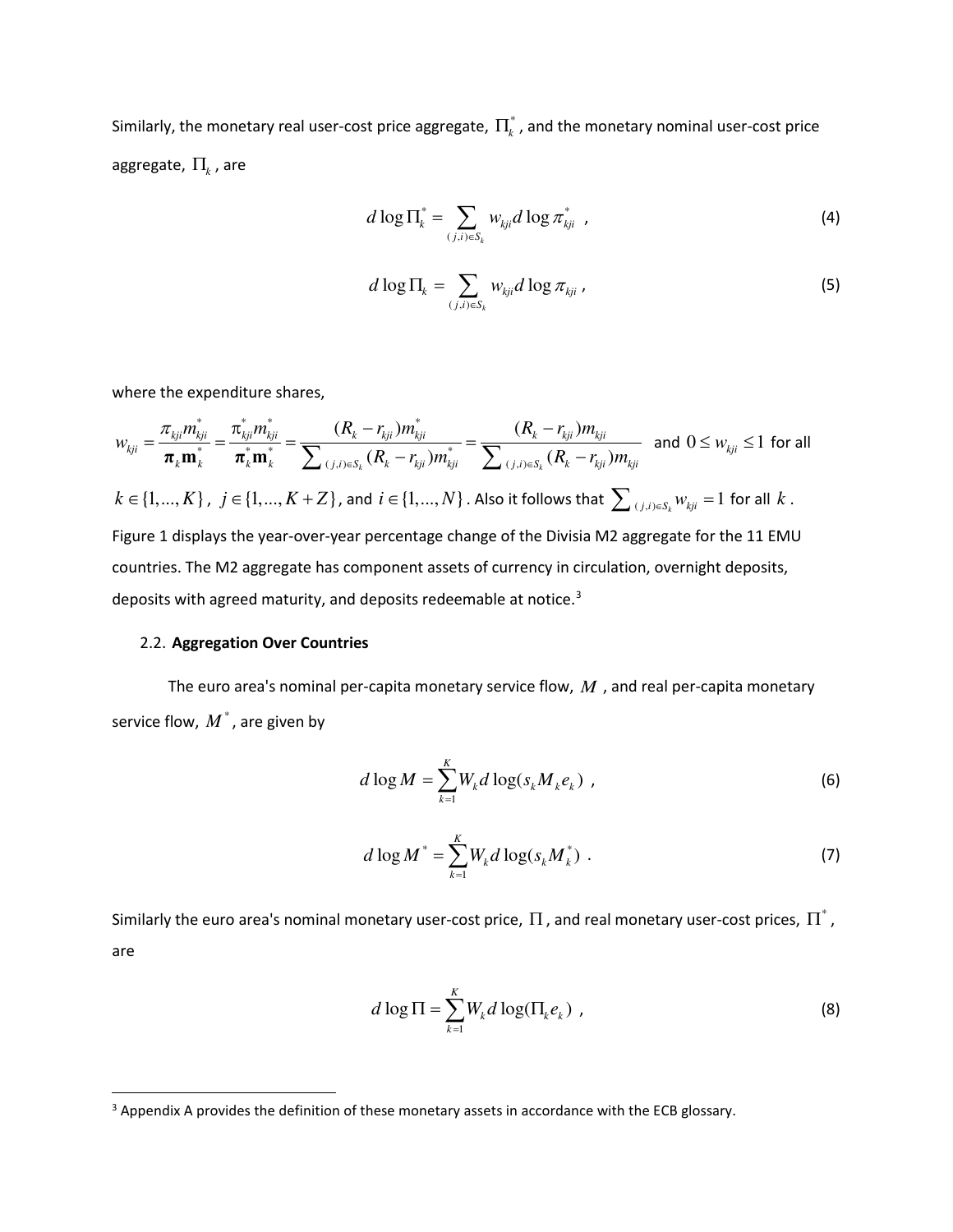$$
d \log \Pi^* = \sum_{k=1}^K W_k d \log(\Pi_k^*) \tag{9}
$$

where  $s_k = H_k$  /  $\sum_{k=1}^K H_k$  is country k's share of total economic union population, and  $H_k$  is the population of country k. The variable  $e_k$  is the exchange rate of country k's currency relative to a market basket of currencies. In this analysis, since all the countries of the EMU-11 now use the same currency, the euro,  $e_k$  becomes 1.0. Country k's expenditure share of the economic union's monetary services

flow is given by 
$$
W_k = \frac{M_k^* \Pi_k e_k s_k}{\sum_{k=1}^K M_k^* \Pi_k e_k s_k}
$$
.

The corresponding discrete time Divisia index replaces the differentials  $d \log (z_{t})$  by finite changes  $log(z_t) - log(z_{t-1})$  and replaces  $W_{kt}$  by  $(W_{kt} + W_{k,t-1})/2$ . The resulting index is the Törnqvist approximation to the continuous time Divisia index.

These results are in per-capita form, in accordance with the representative agent theory from which the theory was derived and as is used in this paper for modeling the demand for money. Figure 2 shows our EMU-11 multilateral Divisia monetary aggregates, aggregating over currency in circulation, overnight deposits, deposits with agreed maturity, and deposits redeemable at notice. The figure also displays the corresponding simple sum aggregates.

## **3. The Data and the Variables**

The Euro zone was formed in 1999, but the data for some of the monetary services and their corresponding rates of return are not available until January 2003. Hence, our data for the EMU countries begin in January 2003. Our data for the monetary services, their corresponding rates of return, and the populations and consumer prices of the eleven EMU countries are acquired from the Statistical Data Warehouse, which is the source provided on the ECB's website. Apart from the ECB, the central banks of the member countries are also sources of some of our data. Our household data on deposits and interest rates are from the ECB for deposits at Monetary and Financial Institutions (MFI). Our currency data are from the central banks of member countries.

Barnett and Chauvet (2011) observe that from the 1960s to 2005, the U.S. monetary aggregates and their Divisia counterparts diverge more during periods of high uncertainty than in times of stability. They suggest that this divergence can provide a signal for impending financial instability. For the U.K.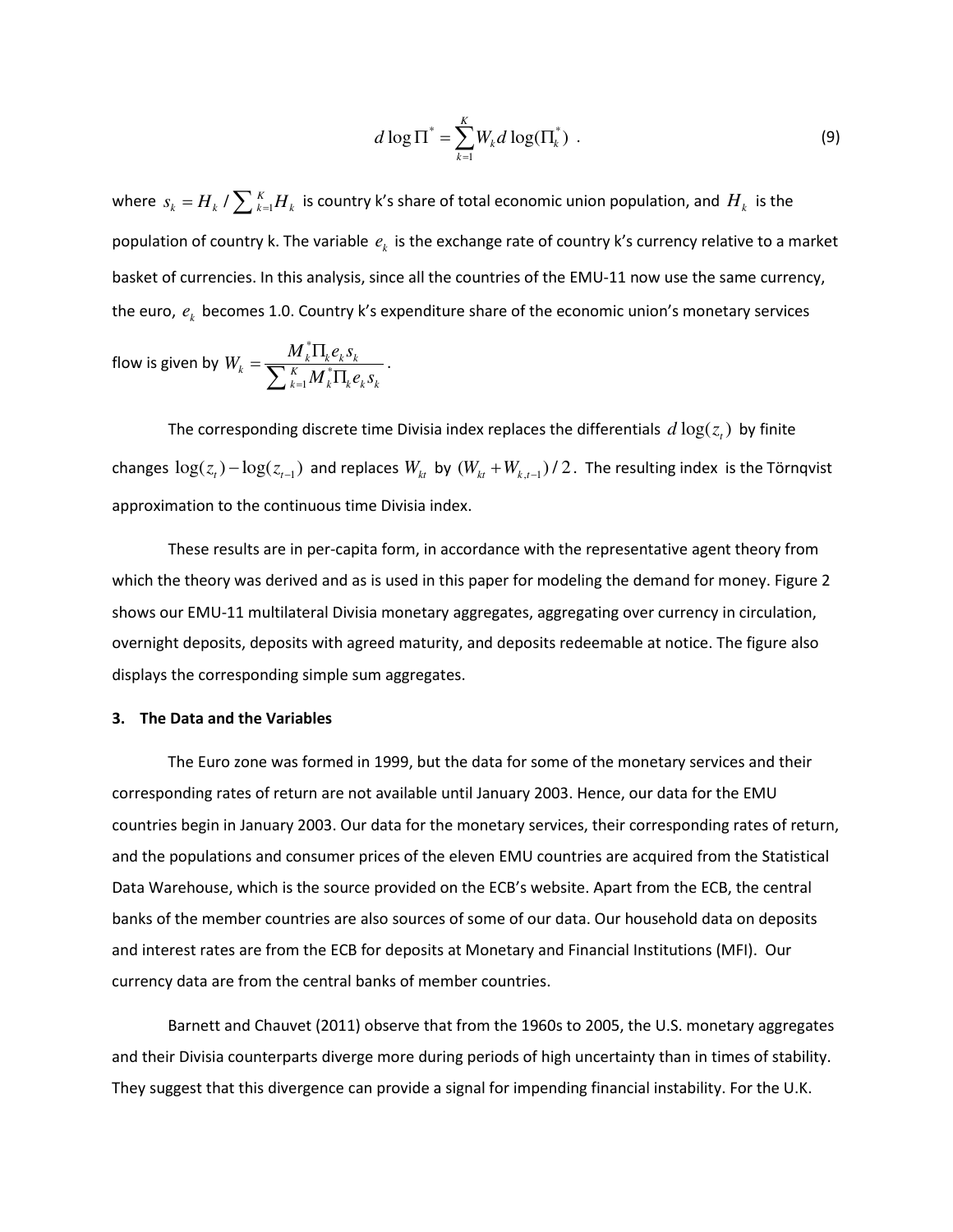Rayton and Pavlyk (2010) demonstrate that the Divisia and simple sum monetary aggregates did not correlate at the start of the recent crisis. During the Great Recession in Germany, Chan and Nautz (2015) found that the information content of the two indices diverged for the recession period.

Our Divisia monetary aggregate for all the EMU-11 countries showed similar divergence, as seen in figure 1. This divergence is evident for all the eleven countries in the union. In addition, the Divisia monetary aggregates' growth rates were lower than the simple sum monetary aggregates' growth rates prior to the start of the Great Recession.

## **4. The Consumer's Maximization Problem**

.<br>-

Our assumptions are sufficient for two stage budgeting, as introduced by Strotz (1957, 1959) and Gorman (1959). Hence consumers behave as if they were using sequential expenditure allocation. In the first stage, expenditure allocation is to broad categories. In the second stage, the expenditure allocation is within each broad category.

In the economy, individuals allocate over three types of goods and services: consumption goods, leisure, and the monetary asset services. The services from three enter the representative individual's utility function,

$$
u = u(\mathbf{c}, l, \mathbf{m})\tag{10}
$$

where **c** is the vector of services of consumption goods, *l* is leisure, and **m** is the vector of services of monetary assets. The consumer maximizes utility subject to the budget constraint,  $\mathbf{q'c} + w\mathbf{l} + \mathbf{p'm} = z$ where **q** is the vector of prices of the consumption goods  $c$ ,  $w$  is the wage rate, **p** is a vector of usercost of the monetary services **m** , and *z* is the quantity of expenditure allocated to the current period in the prior stage intertemporal allocation.

The vector of monetary services is assumed to be weakly separable from consumption goods and leisure.<sup>[4](#page-7-0)</sup> Hence equation (10) can be written as  $u = u(c, l, f(m))$  where  $f(m)$  is the aggregator function over monetary services. That aggregator function is assumed to be continuous and twice differentiable. Weak separability in **m** requires  $\partial(\frac{\partial u}{\partial m_i}, \partial \xi) = 0$ / *i j u m u m*  $\partial(\frac{\partial u}{\partial m_i})/\partial \xi =$ ∂ ∂ for  $\xi = c_i, l$  . The consumer's

<span id="page-7-0"></span><sup>4</sup> A substantial literature exists on testing the hypothesis of blockwise weak separability. See, e.g., Hjertstrand, Swofford, and Whitney (2016) and Cherchye, Demuynck, Rock, and Hjerstrand (2015).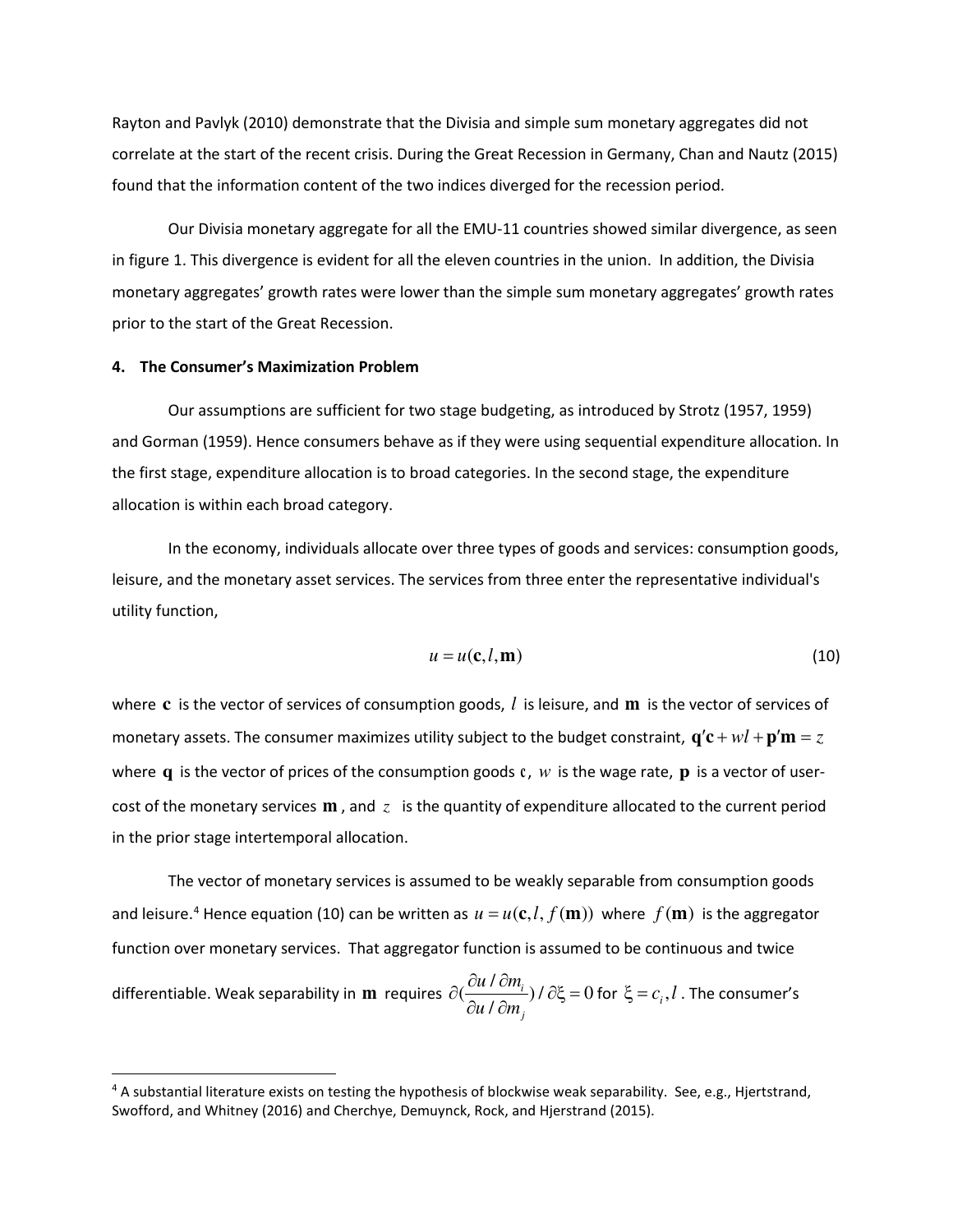second stage utility maximization problem can be written as  $\max_{\bf m} f({\bf m})$  subject to  ${\bf p}'{\bf m} = y$ , where  $\mathbf{m} = (m_1, m_2, m_3)$  is the vector of monetary assets, with  $m_1$  = transaction balances,  $m_2$  = deposits with agreed maturity (DAM), and  $m_3$  = deposits redeemable at notice (DRN);  $\mathbf{p} = (p_1, p_2, p_3)$  is the corresponding vector of user-costs, and *y* is the total expenditure on monetary assets allocated during the first stage allocation of *z* over the three categories of goods and services.

## 4.1.**Minflex Laurent Model**

The minflex Lauren model, originated by Barnett (1983), is a special case of the Full Laurent model. Barnett and Lee (1985) showed that among the three flexible functional forms, translog, generalized Leontief, and minflex Laurent, the minflex Laurent model has the largest regular region, and its regular region expands as real income grows. We use the minflex Laurent model to estimate the demand for money with our European data. The full Laurent reciprocal indirect utility function is given by

$$
V(\mathbf{v}) = a_0 + 2\sum_{i=1}^n a_i v_i^{1/2} + \sum_{i=1}^n \sum_{j=1}^n a_{ij} v_i^{1/2} v_j^{1/2} - 2\sum_{i=1}^n b_i v_i^{-1/2} - \sum_{i=1}^n \sum_{j=1}^n b_{ij} v_i^{-1/2} v_j^{-1/2},
$$
(11)

where  $a_0$ ,  $a_i$ ,  $a_{ij}$ ,  $b_i$ ,  $b_{ij}$  are unknown parameters, and  $v_i$  and  $v_j$  denote the income normalized prices,  $p_i / y$  and  $p_j / y$  respectively.

By assuming that  $b_i = 0$ ,  $b_{ii} = 0$  for all *i*,  $a_{ij}b_{ij} = 0$  for all *i*, *j*, and forcing the off diagonal elements of the symmetric matrices  $A = [ a_{ij} ]$  and  $B = [ b_{ij} ]$  to be nonnegative, equation (11) reduces to the minflex Laurent reciprocal indirect utility function

$$
V(\mathbf{v}) = a_0 + 2\sum_{i=1}^n a_i v_i^{1/2} + \sum_{i=1}^n a_{ii} v_i + \sum_{i=1,\dots,j}^n \sum_{j=1}^n a_{ij}^2 v_i^{1/2} v_j^{1/2} - \sum_{i=1,\dots,j}^n \sum_{j=1}^n b_{ij}^2 v_i^{-1/2} v_j^{-1/2}.
$$
 (12)

By applying Roy's identity to the equations of the indirect utility function of minflex Laurent, the share equations are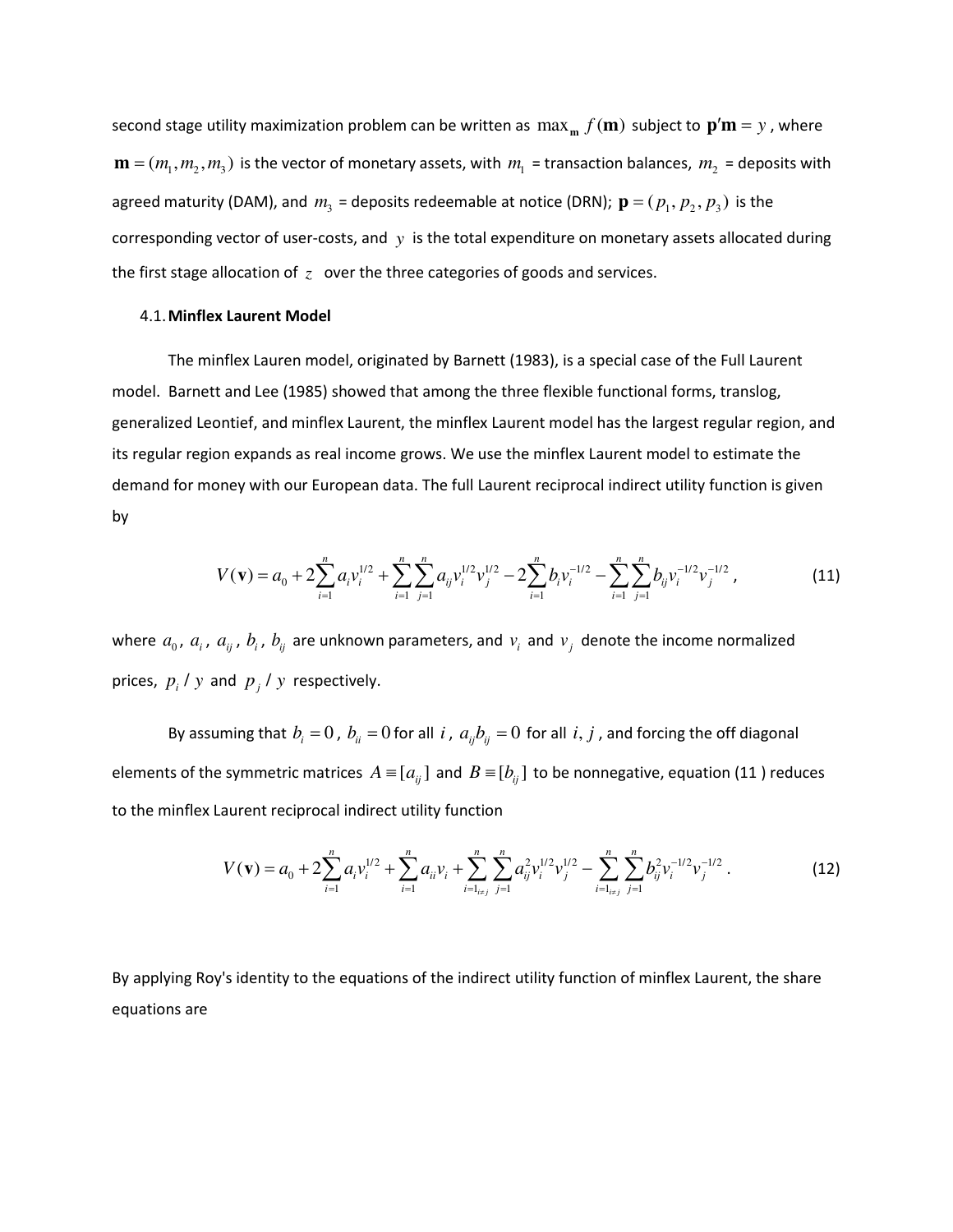$$
s_{i} = \frac{a_{i}v_{i}^{1/2} + a_{ii}v_{i} + \sum_{\substack{j=1 \ i \neq j}}^{n} a_{ij}^{2}v_{i}^{1/2}v_{j}^{1/2} + \sum_{\substack{j=1 \ i \neq j}}^{n} b_{ij}^{2}v_{i}^{-1/2}v_{j}^{-1/2}}{\sum_{i=1}^{n} a_{i}v_{i}^{1/2} + \sum_{i=1}^{n} a_{ii}v_{i} + \sum_{i=1 \atop i \neq j}^{n} \sum_{j=1}^{n} a_{ij}^{2}v_{i}^{1/2}v_{j}^{1/2} + \sum_{i=1 \atop i \neq j}^{n} \sum_{j=1}^{n} b_{ij}^{2}v_{i}^{-1/2}v_{j}^{-1/2}} \tag{13}
$$

Since the share equations are homogenous of degree zero in the parameters, a normalization is required. Following Barnett and Lee (1985), we impose the following normalization in the estimation of the share equations

$$
\sum_{i=1}^{n} a_{ii} + 2\sum_{i=1}^{n} a_i + \sum_{\substack{j=1 \ i \neq j}}^{n} a_{ij}^2 - \sum_{\substack{j=1 \ i \neq j}}^{n} b_{ij}^2 = 1.
$$
 (14)

## **5. Estimation Procedure**

.

The three monetary assets in the consumer utility function are transaction balances (computed as a Divisia aggregate over currency in circulation and overnight deposits), deposits with agreed maturity, and deposits redeemable at notice. The user-costs for these monetary assets are computed using equation 9. To estimate the share equation system, (13), a stochastic version is specified. We assume that the observed share in the  $i^{th}$  equation deviates from the true share by an additive term,  $u_i$ 

We assume  $\mathbf{u} \sim N(\mathbf{0}, \mathbf{\Omega})$  , where  $\mathbf{u} = (u_1, ..., u_n)'$  ,  $\mathbf{0}$  is a null matrix, and  $\mathbf{\Omega}$  is the  $n \times n$ symmetric positive definite error covariance matrix. The share equations, (13), can be written as

$$
\mathbf{s} = \mathbf{g}(\mathbf{v}; \boldsymbol{\theta}) + \mathbf{u} \tag{15}
$$

where  $\bm{\theta}$  is the parameter vector to be estimated. The fact that the budget shares  $s_i$  sum to 1, implies that the disturbance covariance matrix is singular. Barten (1969) has shown that full information maximum likelihood estimates of the parameters can be obtained by arbitrarily deleting one equation from the system. The parameters in this paper are estimated following Barten (1969). Estimation is performed using nonlinear full-information maximum likelihood estimation with the TSP (version 5.1) program.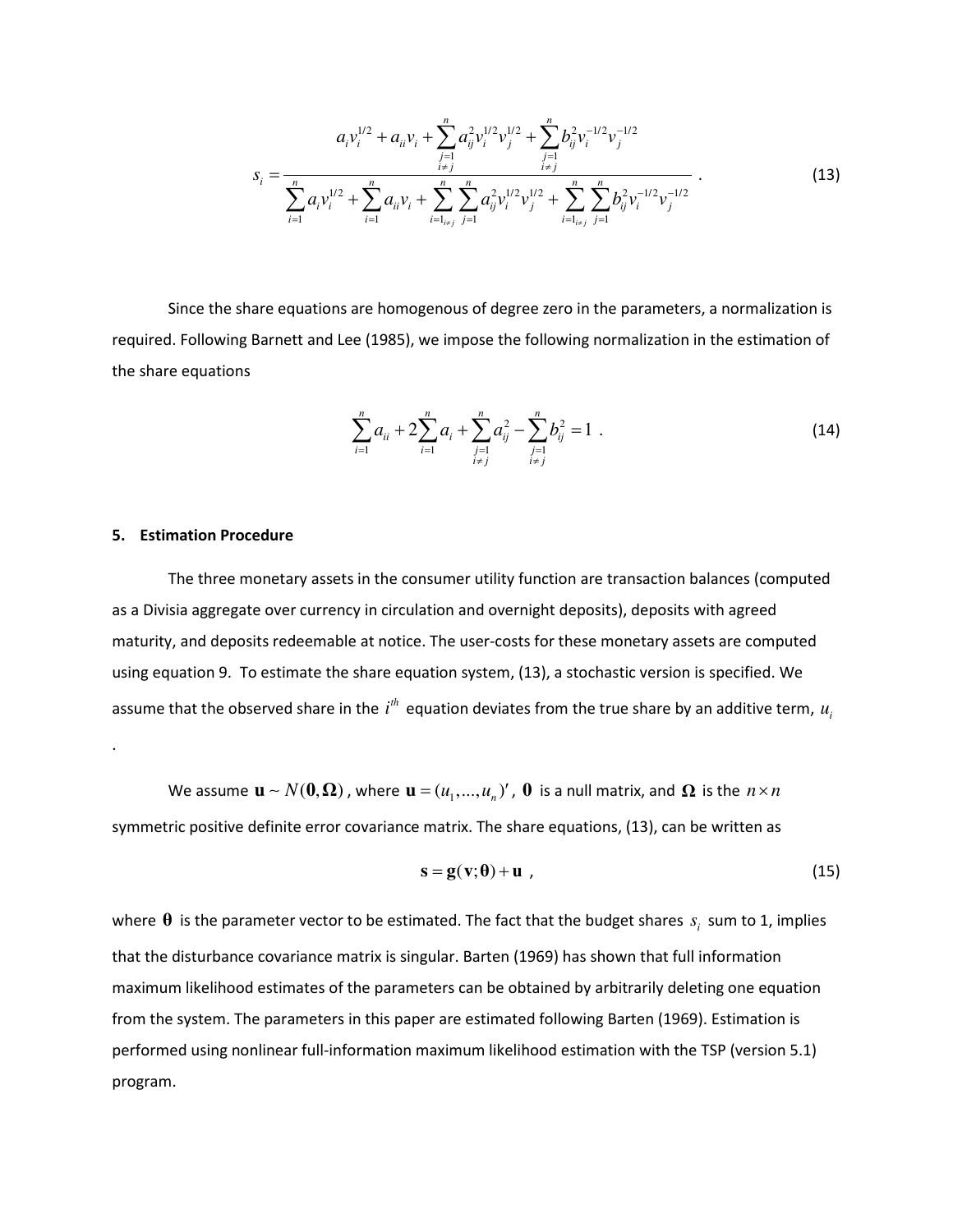#### 5.1.**Estimation Results**

l

Tables 1 to 5 show the estimated parameters and the elasticity estimates. Table 1 shows the parameter estimates of the minflex Laurent model. The positivity condition is checked by computing the indirect utility function, to confirm  $V(\mathbf{v}) > 0$  for all t. The monotonicity is checked by computing the gradient vector, to confirm  $V'(v) < 0$  for all t. Curvature is checked by examining negative semidefiniteness of the Allen elasticities of substitution matrix. The elasticities can be calculated from the estimated budget share equations, which can be written as  $x_i = \frac{3i}{2}$ *i*  $x_i = \frac{s_i y}{ }$ *p*  $=\frac{S_i y}{s}$ .<sup>[5](#page-10-0)</sup> The elasticity values are evaluated at the mean values of the variables. The values in the parenthesis are t-values (estimate divided by standard error) of the estimates.

The income elasticity is calculated by

$$
\eta_{iy} = 1 + \frac{y}{s_i} \frac{\partial s_i}{\partial y} \tag{16}
$$

for  $i = 1, 2, 3$ . Table 2 shows that the income elasticities for the three monetary assets are positive, so that the monetary assets are normal goods. The transaction balances (TB) and deposits with agreed maturity (DAM) are income elastic, with income elasticities exceeding 1.0, while deposits redeemable at notice (DRN) are income inelastic, with income elasticities less than 1.0. Income elasticity paths over time are shown in Figure 3. The elasticity of TB with respect to income is high and does not display much variation, attaining its highest value of 1.182 and lowest value of 1.223. The elasticity of DAM with respect to income displayed its highest value of 1.77 for period April 2009 and lowest value of 1.179 for January 2004. The elasticity of DRN with respect to income is uniformly low, attaining its highest value of 0.64 for period January 2004 and lowest value, 0.285, for April 2009.

The Marshallian (uncompensated) price elasticities are calculated from

$$
\eta_{ij} = \left(\frac{p_j}{s_i}\right)\left(\frac{\partial s_i}{\partial p_j}\right) - \delta_{ij} \tag{17}
$$

<span id="page-10-0"></span><sup>&</sup>lt;sup>5</sup> Appendix C shows the income and price elasticity derived from the estimated budget share equation.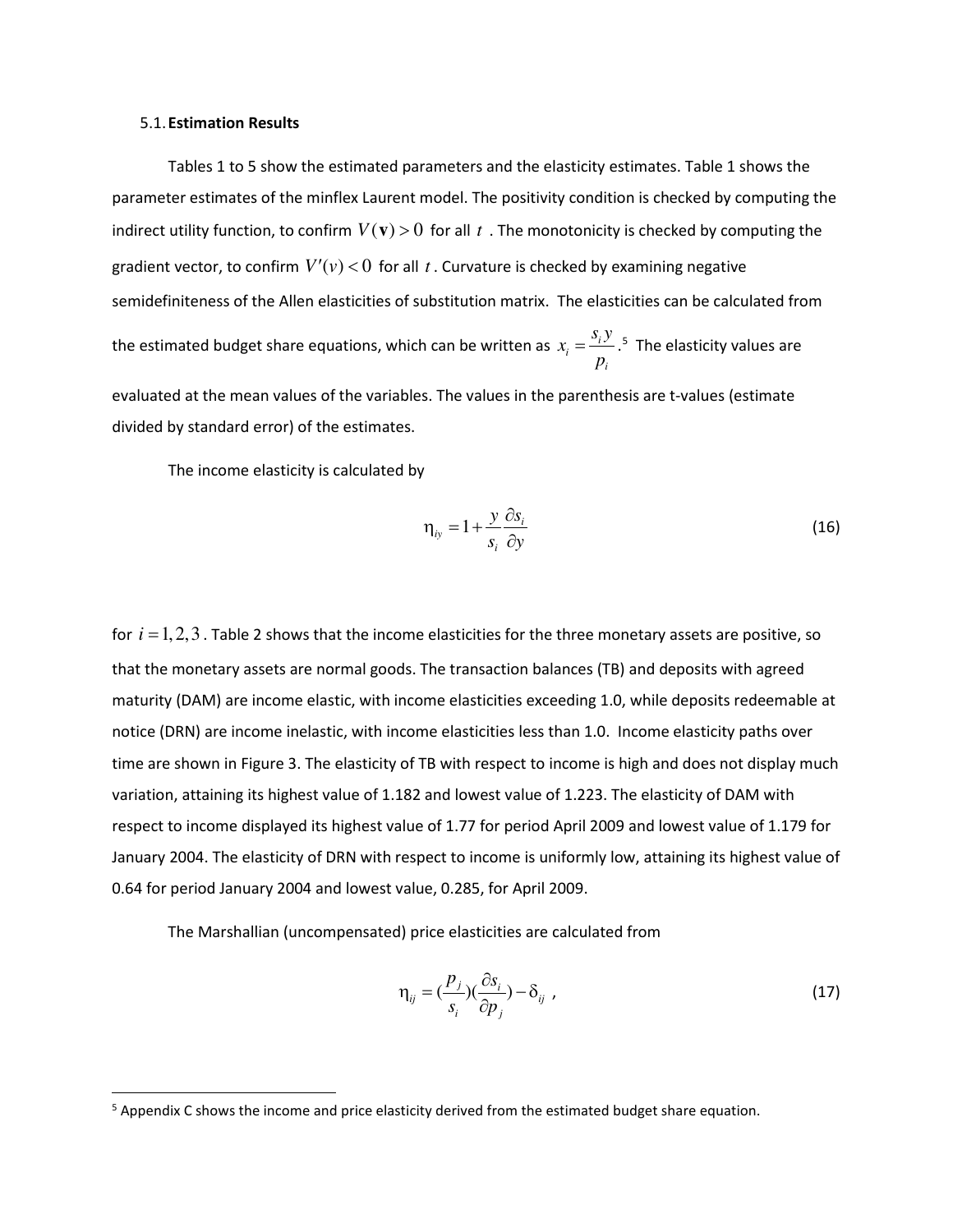where  $i = 1, 2, 3$ ; and  $\delta_{ij}$  is the Kronecker delta, so that  $\delta_{ij} = 1$  if  $i = j$  and  $\delta_{ij} = 0$  if  $i \neq j$ . The own and cross price elasticities are shown in Table 3. All own price elasticities are negative, ruling out Giffen goods. All cross-price elasticities are negative, so that all of the assets are found to be gross complements. All price elasticities are less than 1.0 in absolute value, so all of the monetary assets are price inelastic. The income and price elasticities are consistent with the results in Serletis and Robb (1986) in case of US.

Elasticity of TB with respect to the user-costs over time is shown in Figure 4, top left graph. The own-price elasticity of TB is low, although it increased slightly in January 2009 to -0.48. The elasticity of TB with respect to the user-cost of DAM is comparatively high and does not show much variation, although it fell slightly in January 2009 to -0.18. The elasticity of TB with respect to the user-cost of DRN showed high variation, with highest value, -0.28, in January 2014 and lowest value, -0.57, in January 2009. Elasticity of DAM with respect to the user-costs over time is shown in Figure 4, top right graph. The own-price elasticity of DAM is low, with its highest value, -0.37 in January 2009 and lowest value, - 0.58 in May 2009. The elasticity of DAM with respect to the user-costs of TB is comparatively high, with its lowest value, -0.34, in July 2003 and its highest value, -0.095, in April 2009. The elasticity of DAM with respect to the user-costs of DRN displays high variation, increasing to -0.07 in May 2009 and decreasing to -0.46 in July 2003. Price Elasticity of DRN with respect to the user-costs over time is shown in Figure 4, bottom left. The own-price elasticity of DRN is low but very volatile, with a sharp increase to -0.26 in January 2009 and a decrease to -0.55 in October 2013. The elasticity of DRN with respect to the usercost of TB is less volatile, with its highest value, -0.33 in October 2003 and its lowest value, -0.48 in April 2009. The elasticity of DRN with respect to the user-cost of the DAM is comparatively high and less volatile, with its highest value, -0.105 in May 2009 and its lowest value, -0.25 in November 2008.

The own-Allen elasticities of substitution are negative, as is consistent with theory. The Allen cross elasticities are positive and less than 1.0 indicating that monetary assets are weak substitutes, but far from perfect substitutes. Allen elasticities of substitution over time are shown in Figure 5. The cross elasticities of substitution are positive and less than 1.0, indicating that the monetary assets are weak substitutes but far from perfect substitutes. Substitutability shows sharp decrease in 2009 and 2013.

Blackorby and Russell (1989) have shown that cross Allen elasticity of substitution may provide ambiguous information and suggest that Morishima elasticity of substitution may be a better measure of substitutability. Blackorby and Russell (1989) and Serletis and Shahmoradi (2005) advocate computing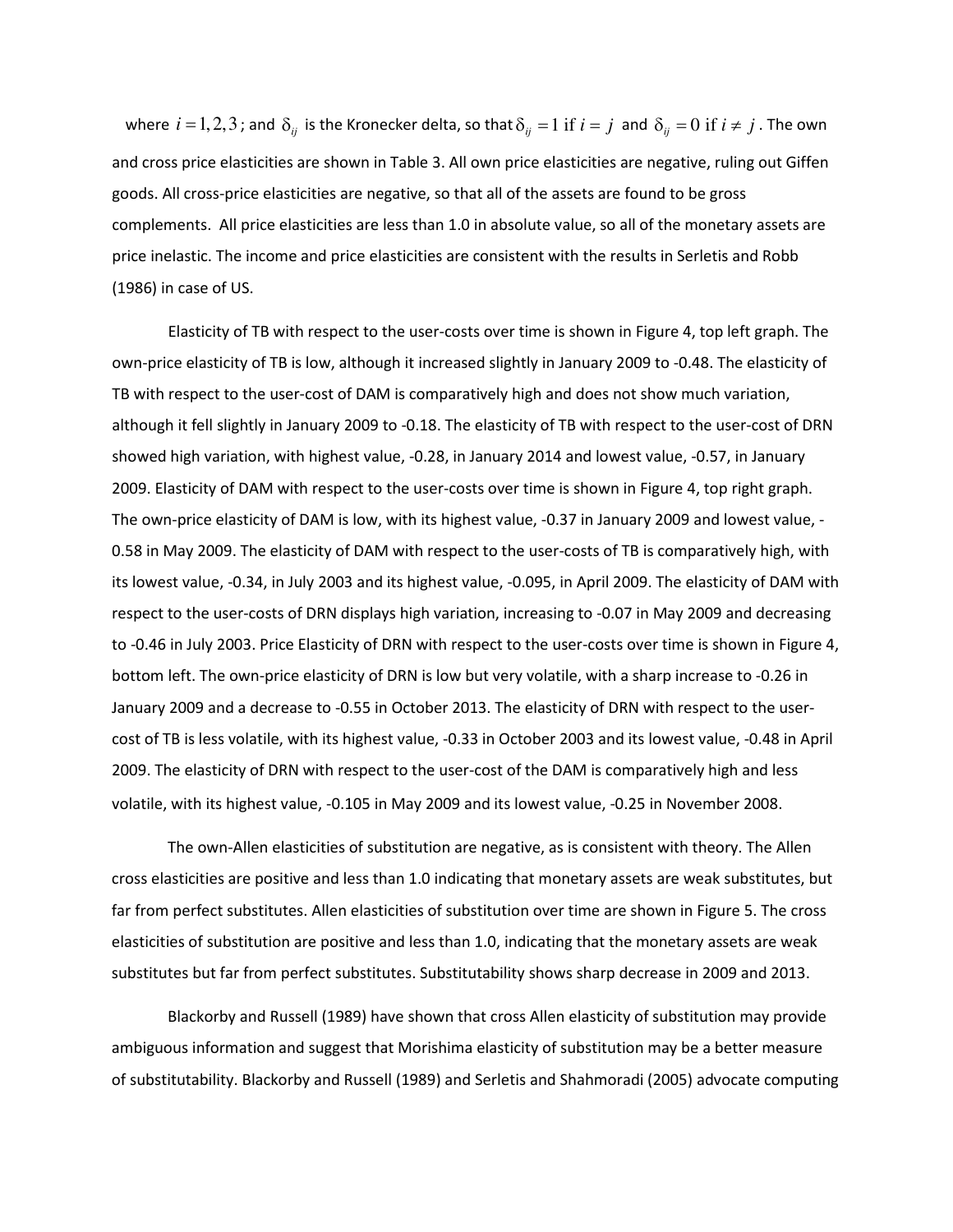Morishima elasticities using the equation  $\sigma_{ij}^m(p, y) = s_i(p, y)((\sigma_{ji}^a(p, y) - \sigma_{ii}^a(p, y))$ , where  $\sigma_{ji}^a(p, y)$ and  $\sigma_{ii}^a(p,y)$  are Allen elasticity of substitution. The Morishima elasticity measures the net change in the compensated demand for good *j* , when the price of good *i* changes. Goods will be Morishima complements (substitutes) if an increase in the price of *i* causes  $x_i/x_j$  to decrease (increase). By this measure, all three monetary services are found to be weak substitutes, but far from perfect substitutes, with the Morishima elasticity of substitution being less than 1.0.

## **6. Conclusion**

This paper examines the monetary services in the European Monetary Union (EMU) of 11 countries. We aggregated over the monetary services of currency in circulation, overnight deposits, and deposits with agreed maturity and deposits redeemable at notice. We produce the Divisia monetary aggregates, which are consistent with index number theory and economic aggregation theory. The multilateral Divisia monetary aggregate for EMU-11 is more informative than the simple sum aggregate and is a good signal of economic trends. When the country Divisia monetary aggregates and the EMU-11 multilateral Divisia monetary aggregate diverge from the simple sum aggregates, the results signaled the recent economic crisis, as observed with US data by Barnett and Chauvet (2011).

The monetary assets are further analyzed within the framework of a representative consumer's utility function, specified by the minflex Laurent Indirect utility function. We find that the monetary assets are weak substitutes, far from perfect substitutes. As a result, the theoretically correct monetary aggregate cannot be linear, and certainly cannot be simple sum.

In the two-pillar strategy of ECB, monetary aggregates are important in maintaining price stability in the long run. Although the ECB has Divisia monetary aggregates, provided to its Governing Council in its meetings, ECB makes available to the public only simple sum monetary aggregates, which are inappropriate measures of the monetary service flow. Public availability of the Divisia monetary aggregates for Euro area would be valuable in research on monetary policy and in inflation forecasts. Divisia monetary aggregates for the United States are currently provided to the public by the Center for Financial Stability (CFS) in New York City through regular monthly releases. See Barnett, Liu, Mattson, and van den Noort (2013). Our European Divisia monetary aggregates will be expanded and refined, in collaboration with Wenjuan Chen at the Humboldt University of Berlin, to a complete EMU Divisia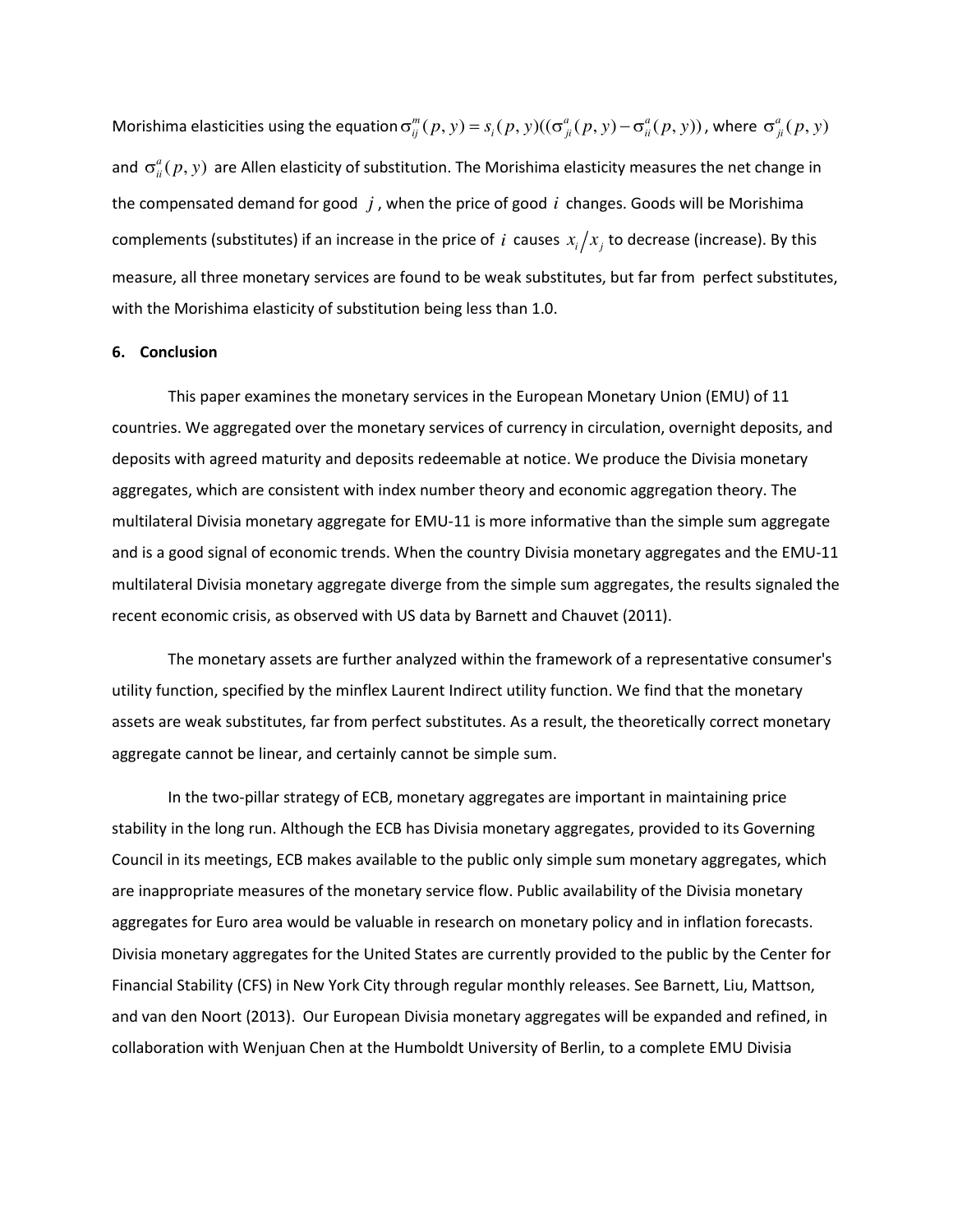monetary aggregates database to be supplied to the public by the Center for Financial Stability in New York City.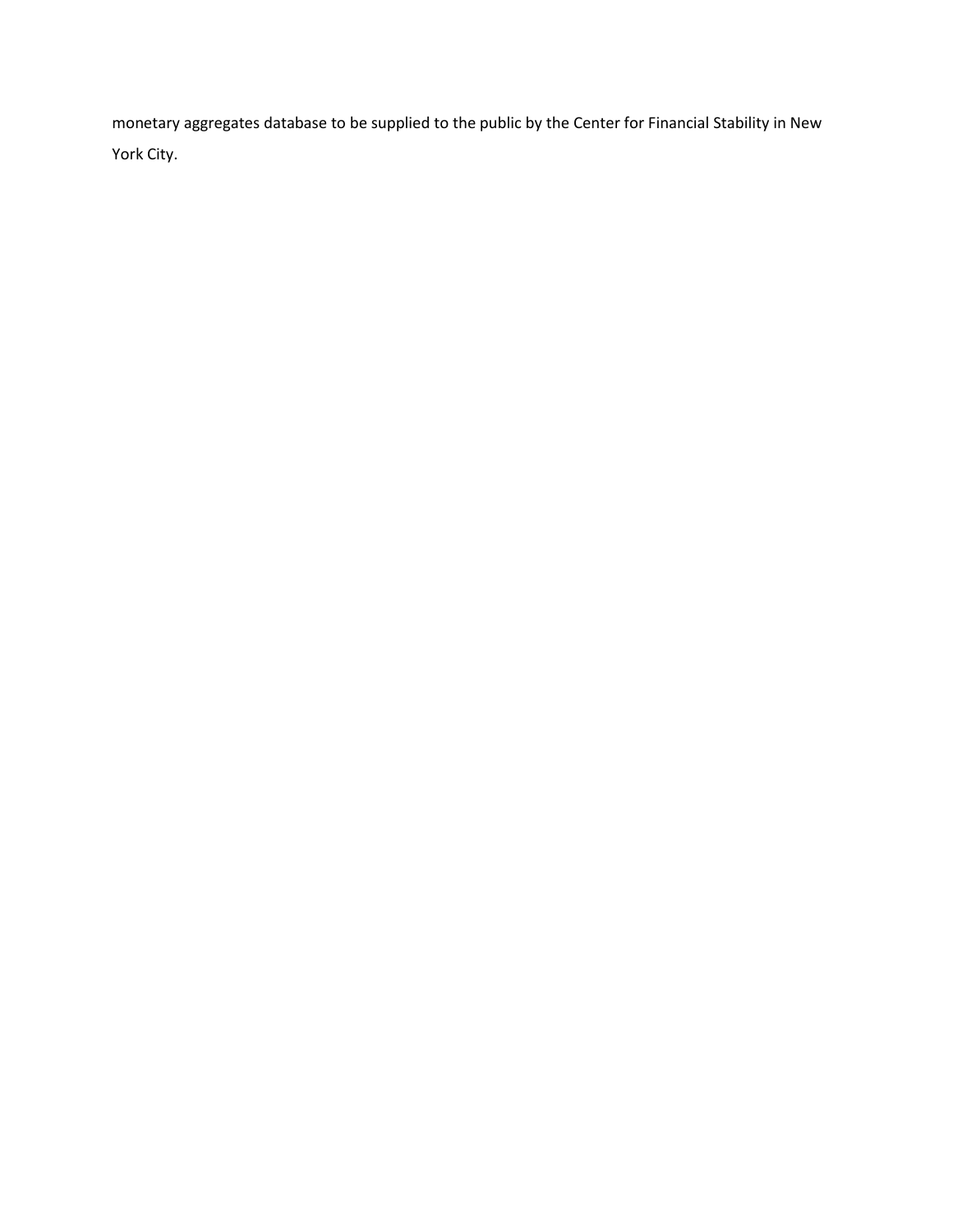#### **References**

- Barnett, W.A., 1978. The user cost of money. Economics Letters 1, 145--149 In: Barnett, W.A., Serletis, A., (Eds.), The Theory of Monetary Aggregation. (Reprinted) Elsevier, Amsterdam, pp. 6--10.
- Barnett, W.A., 1980. Economic monetary aggregates: an application of aggregation and index number theory. Journal of Econometrics 14, 11--48 In: Barnett, W.A., Serletis, A. (Eds.), The Theory of Monetary Aggregation, (Reprinted) Elsevier, Amsterdam, PP.11-48.
- Barnett, W. A ., Edward K. Offenbacher, and Paul A. Spindt (1981), "New Concepts of Aggregated Money." Journal of Finance 36, 497-505.
- Barnett, W.A. (1983). "New indices of money supply and the flexible Laurent demand system". Journal of Business and Economic Statistics 1: 7--23.
- Barnett,W A., Edward K. Offenbacher, and Paul A. Spindt. (1984) "The New Divisia Monetary Aggregates." Journal of Political Economy 92, 1049-85
- Barnett WA, Lee Y. W. 1985. The global properties of the minflex Laurent, generalized Leontief, and translog flexible functional forms. Econometrica 53: 1421--1437.
- Barnett, W.A., 2003. Aggregation-theoretic monetary aggregation over the euro area, when countries are heterogeneous. European Central Bank Working Paper no. 260. Frankfurt.
- Barnett, W. A, 2007. Multilateral Aggregation-Theoretic Monetary Aggregation over Heterogeneous Countries. Journal of Econometrics, vol 136, no 2, pp 457-482.
- Barnett, W. A. and Chauvet, M., 2011. "How better monetary statistics could have signaled the financial crisis." Journal of Econometrics, 161(1):6-23
- Barnett W A, 2012. Getting it wrong. How Faulty Monetary Statistics Undermine the Fed, the Financial System, and the Economy. MIT Press
- Barnett, W. A., Liu J, Ryan S. Mattson R. S, and van den Noort J., 2013, `The New CFS Divisia Monetary Aggregates: Design, Construction, and Data Sources', Open Economies Review 24, 101-124
- Barten A. P. 1969. Maximum likelihood estimation of a complete system of demand equations. European Economic Review 1: 7-73.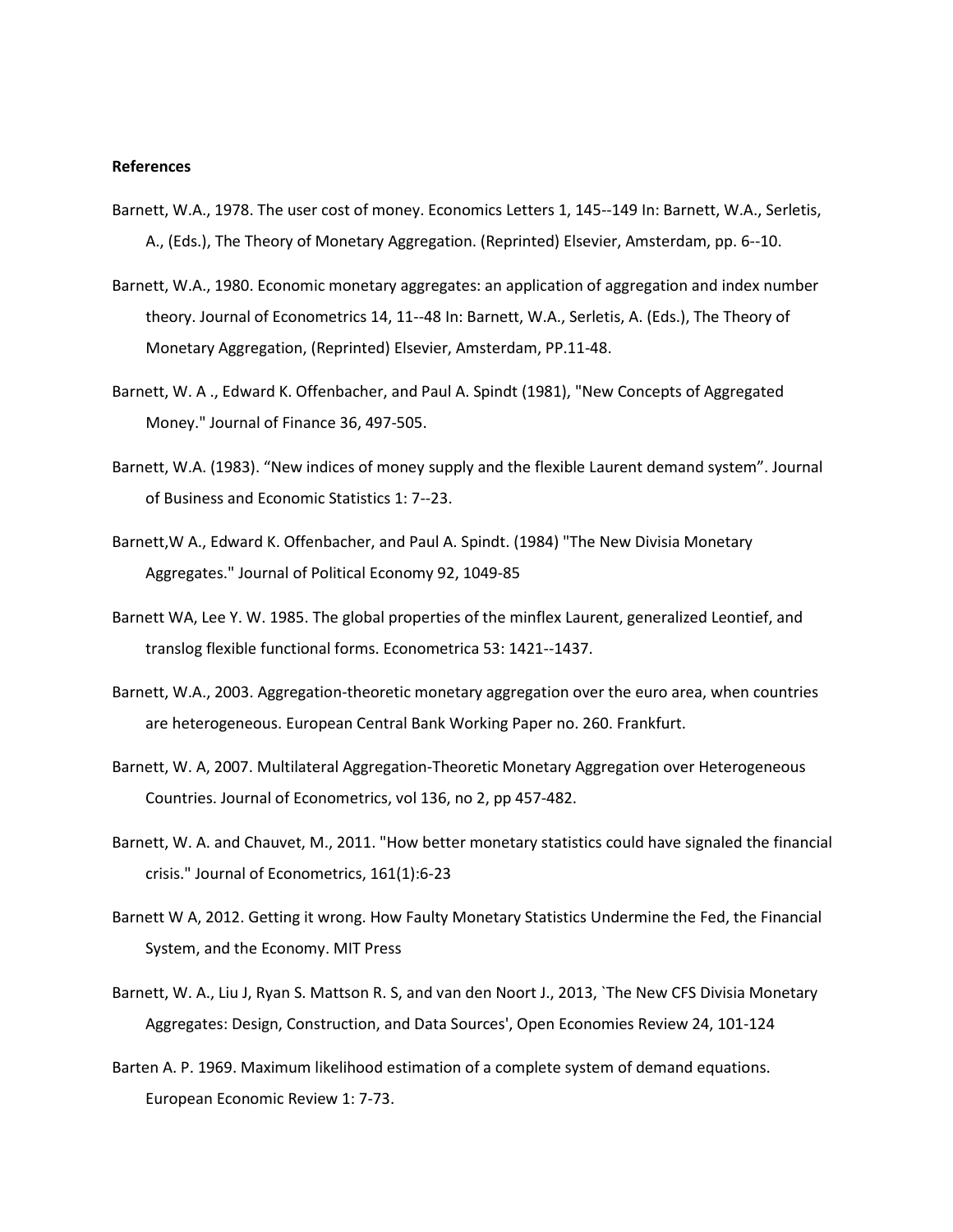- Belongia, M.T. and P.N. Ireland (2006). "The Own-Price of Money and the Channels of Monetary Transmission." *Journal of Money, Credit, and Banking* **38**: 429-45
- Belongia, M.T. and P.N. Ireland (2014). "The Barnett Critique after Three Decades: A New Keynesian Analysis". *Journal of Econometrics* **183**(1): 5-21.
- Belongia, M.T. and P.N. Ireland (2015a). "Interest Rates and Money in the Measurement of Monetary Policy." *Journal of Business and Economic Statistics* **332**: 255-269.
- Belongia, M.T. and P.N. Ireland (2015b)."A 'Working' Solution to the Question of Nominal GDP Targeting."*Macroeconomic Dynamics* **19**: 508-534.
- Belongia, M.T. and P.N. Ireland (2016). "Money and Output: Friedman and Schwartz Revisited." *Journal of Money, Credit and Banking* **48**(**6**): 1223-1266.
- Benati, Luca (2008). "Investigating inflation persistence across monetary regimes", Quarterly Journal of Economics, 123(3), 1005 - 1060.
- Benati, Luca (2009), "Long run evidence on money growth and inflation", ECB Working Paper No. 1027, European Central Bank.
- Beyer, A. (2008) Euro Area Money Demand is Stable!, Mimeo presented at NCB Expert Workshop, Frankfurt am Main, 14 November.
- Blackorby, C. and R.R. Russell 1989. "Will the real elasticity of substitution please stand up?" American Economic Review 79, 882--888
- Boone, L. Mikol, F. and Van den Noord, P. (2004). Wealth Effects on Money Demand in EMU: Econometric Evidence, OECD Economics Department Working Papers 411.
- Bruggeman, A., G. Camba-Mendez, B. Fischer and J. Sousa (2005), "Structural filters for monetary analysis: the inflationary movements of money in the euro area", ECB Working Paper no. 470.
- Chan, W and Nautz, D. (2015) "The information content of monetary statistics for the Great Recession: Evidence from Germany" SFB 649 Discussion Paper 2015-027.
- Cherchye, L., T. Demuynck, B. D. Rock, and P. Hjerstrand (2015), "Revealed Preference Tests for Weak Separability: An Integer Programming Approach," *Journal of Econometrics* **186**(**1**): 129-141.
- Darvas, Z. (2015). "Does money matter in the euro area? Evidence from a new Divisia index" *Economic Letters* 133, 123-126.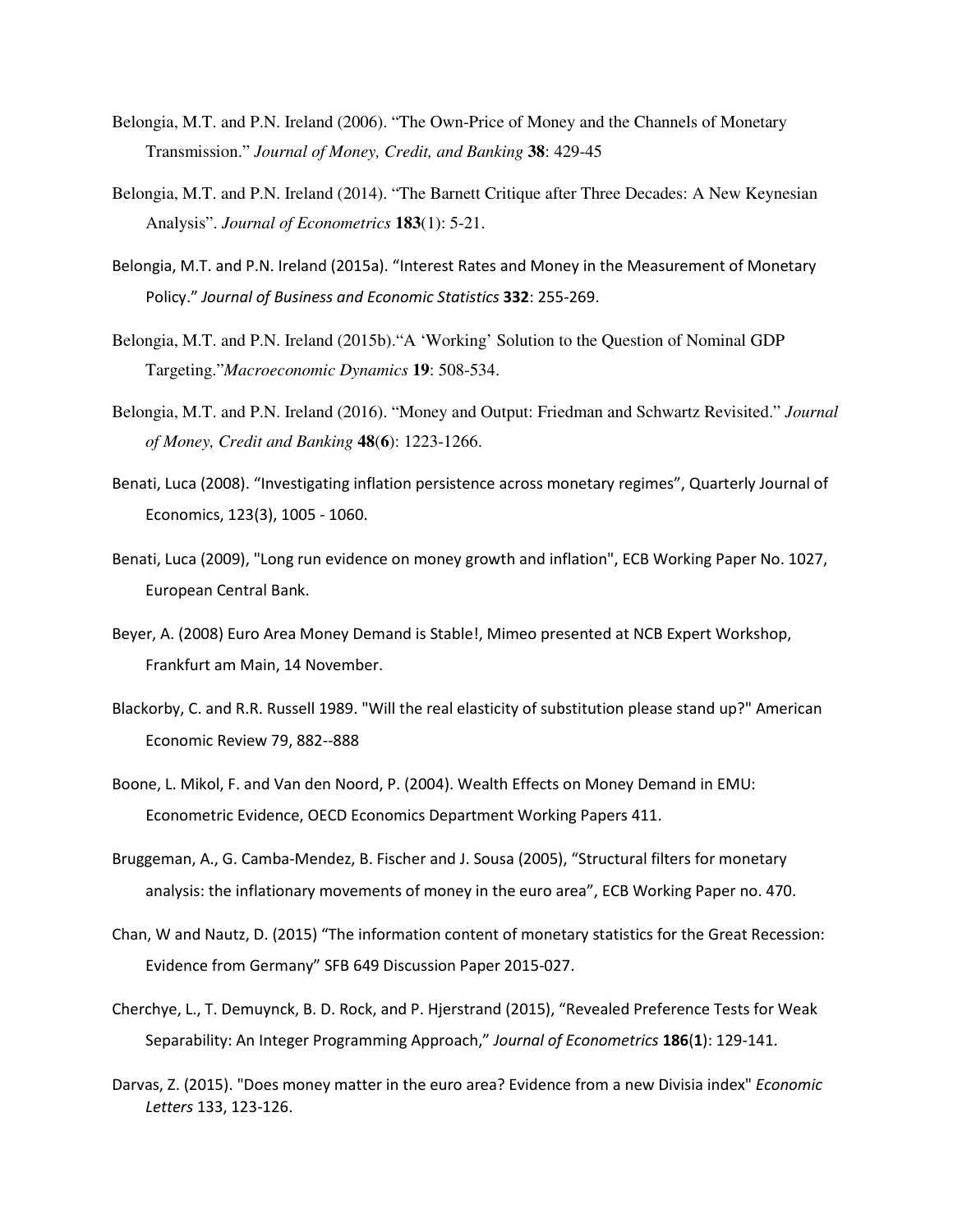- Fisher, I. (1922). *The Making of Index Numbers: A Study of Their Varieties, Tests, and Reliability*, Boston: Houghton Mifflin.
- Gerlach, S. and K. Assenmacher-Wesche (2006), "Interpreting euro area inflation at high and low frequencies", BIS Working Paper no. 195.
- Gorman WM. 1959. Separable utility and aggregation. Econometrica 27: 469--481.
- Hjertstrand, Per, J. L. Swofford, and G. Whitney (2016). "Mixed Integer Programming Revealed Preference Tests of Utility Maximization and Weak Separability of Consumption, Leisure, and Money," *Journal of Money, Credit, and Banking* **48(7)**: 1547-1561.
- Neumann, M. J. M. and C. Greiber (2004), "Inflation and core money growth in the euro area", Bundesbank Discussion Paper no. 36/2004.
- Rayton, B. A. and Pavlyk, K., 2010. "On the recent divergence between measures of the money supply in the UK." Economics Letters, 108(2):159-162.
- Serletis, A. and P. Gogas (2014)." Divisia Monetary Aggregates, the Great Ratios, and Classical Money Demand Functions," *Journal of Money, Credit and Banking* **46**(1): 229-41.
- Serletis, A. and S. Rahman (2013). "The Case for Divisia Money Targeting," *Macroeconomic Dynamics* **17**: 1638-1658.
- Serletis, A., and Robb. A. L. 1986. "Divisia aggregation and substitutability among monetary assets." Journal of Money, Credit, and Banking 18, 430--446
- Serletis, A., Shahmoradi, A., 2005. Seminonparametric estimates of the demand for money in the United States. Macroeconomic Dynamics 9(4), 542-559.
- Serletis, A., Shahmoradi, A., 2007. Flexible functional forms, curvature conditions, and the demand for assets. Macroeconomic Dynamics 11, 455-486.
- Stracca, L. (2004). Does Liquidity Matter? Properties of a Divisia Monetary Aggregate in the Euro Area. Oxford Bulletin of Economics and Statistics 66 (3), 309-331.

Strotz RH. 1957. The empirical implications of a utility tree. Econometrica 25: 169--180.

Strotz RH. 1959. The utility tree: a correction and further appraisal. Econometrica 27: 482--488.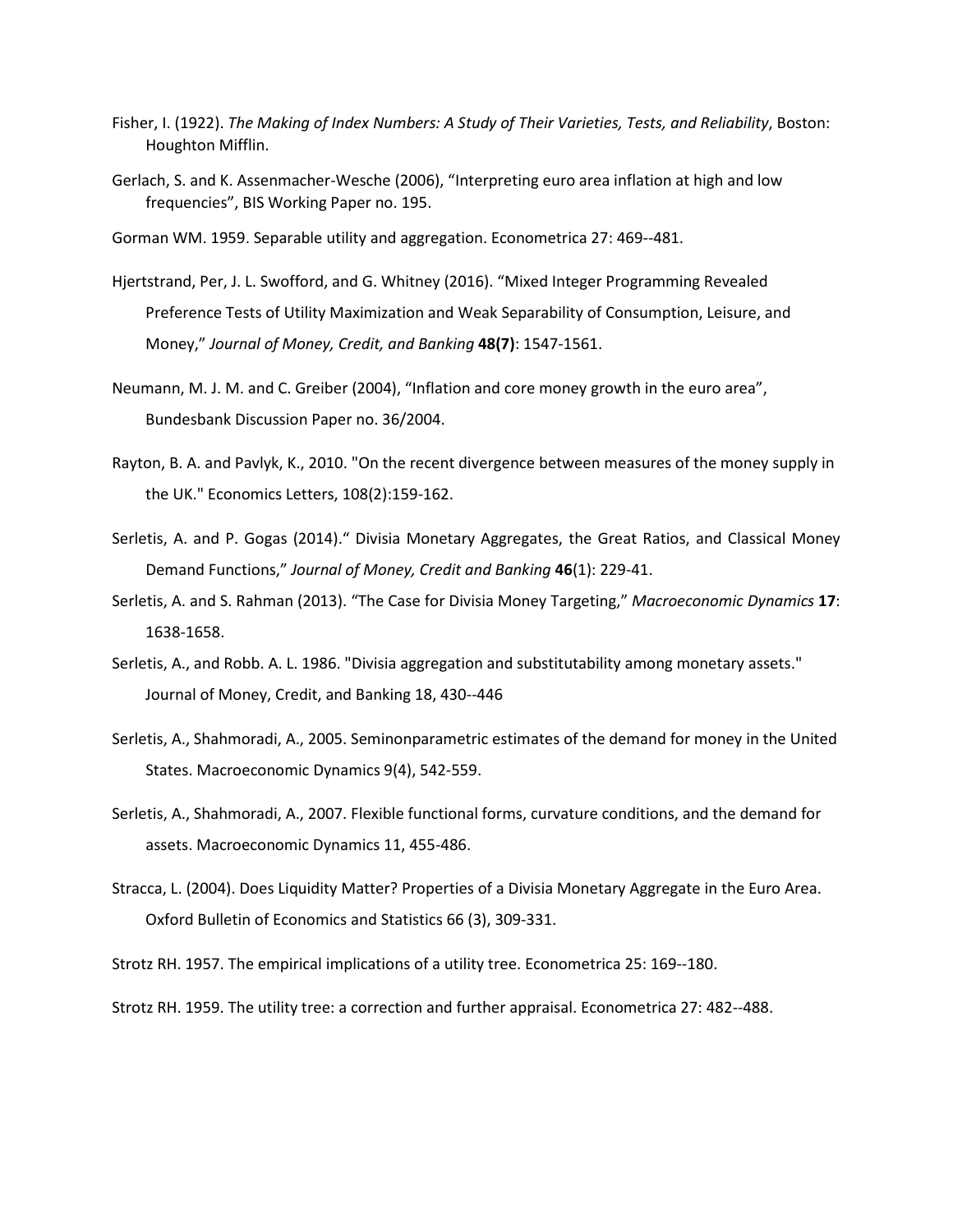# Table 1

Minflex Laurent model parameter estimates.

| Variable                    | Estimate        |
|-----------------------------|-----------------|
| a1                          | 0.002406        |
|                             | (0.172985)      |
| a2                          | $-0.003857$     |
|                             | $(-1.03508)$    |
| a3                          | $-0.006280$     |
|                             | $(-0.88275)$    |
| a11                         | 0.28184         |
|                             | (2.42884)       |
| a22                         | 0.259754        |
|                             | (3.96397)       |
| a33                         | 0.473870        |
|                             | (3.72716)       |
| a31                         | 0.00028649      |
|                             | (0.00000159944) |
| b21                         | 0.00081911      |
|                             | (5.26623)       |
|                             |                 |
| Loglikelihood               | 802.568         |
| Positivity violations       | 0               |
| Monotonocity violations     | $\mathbf 0$     |
| <b>Curvature violations</b> | 59              |

Numbers in parentheses are t-values. Sample period: 2003-01 to 2014-01

# Table 2

Estimated Income elasticities

| <b>Monetary Asset</b>         | Income Elasticity |
|-------------------------------|-------------------|
| <b>Transaction balances</b>   | 1.21652           |
|                               | (26.8955)         |
| Deposits with agreed maturity | 1.34478           |
|                               | (9.08806)         |
| Deposits redeemable at notice | 0.536689          |
|                               | (11.0111)         |

Numbers in parentheses are t-values. Sample period: 2003-01 to 2014-01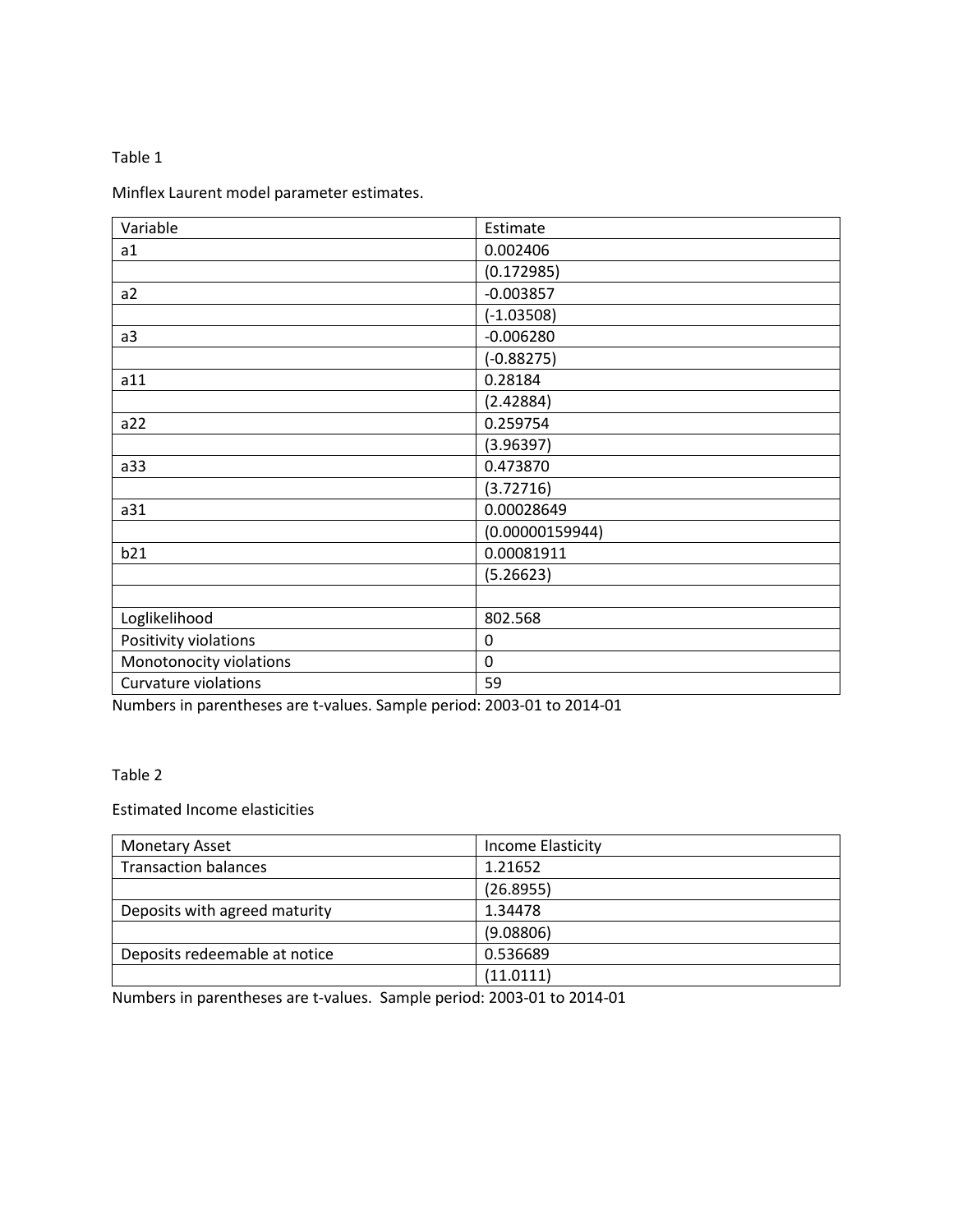# Table 3

# Estimated price elasticities for the monetary assets

| Monetary Assets i             | $\boldsymbol{\eta}_{i1}$ | $\eta_{_{i2}}$ | $\eta_{i3}$  |
|-------------------------------|--------------------------|----------------|--------------|
| <b>Transaction balances</b>   | $-0.511041$              | $-0.142338$    | $-0.346621$  |
|                               | $(-24.0263)$             | $(-3.83083)$   | $(-15.5284)$ |
| Deposits with agreed maturity | $-0.245840$              | $-0.461104$    | $-0.293057$  |
|                               | $(-3.94550)$             | $(-4.20578)$   | $(-5.75193)$ |
| Deposits redeemable at notice | $-0.376363$              | $-0.196048$    | $-0.427589$  |
|                               | $(-16.4524)$             | $(-6.21254)$   | $(-22.7411)$ |

Numbers in parentheses are t-values. Sample period: 2003-01 to 2014-01

# Table 4

Estimated Allen elasticity of substitution for the monetary assets

| Monetary Assets i             | $\sigma_{i1}^a$ | $\sigma_{i2}^a$ | $\sigma_{i3}^a$ |
|-------------------------------|-----------------|-----------------|-----------------|
| <b>Transaction balances</b>   | $-0.063959$     | 0.617414        | 0.262455        |
|                               | $(-1.10478)$    | (3.24950)       | (7.48267)       |
| Deposits with agreed maturity |                 | $-0.596014$     | 0.538153        |
|                               |                 | $(-1.02958)$    | (6.54606)       |
| Deposits redeemable at notice |                 |                 | $-0.640232$     |
|                               |                 |                 | $(-12.9860)$    |

Numbers in parentheses are t-values. Sample period: 2003-01 to 2014-01

# Table 5

# Estimated Morishima elasticity of substitution for the monetary assets

| Monetary Assets i             | $\sigma_{i1}^m$ | $\sigma_{i2}^m$ | $\sigma_i^m$ |
|-------------------------------|-----------------|-----------------|--------------|
| <b>Transaction balances</b>   |                 | 0.271938        | 0.130272     |
|                               |                 | (3.34982)       | (5.40248)    |
| Deposits with agreed maturity | 0.288293        |                 | 0.269461     |
|                               | (1.58051)       |                 | (1.89831)    |
| Deposits redeemable at notice | 0.327957        | 0.428121        |              |
|                               | (13.3180)       | (9.60369)       |              |

Numbers in parentheses are t-values. Sample period: 2003-01 to 2014-01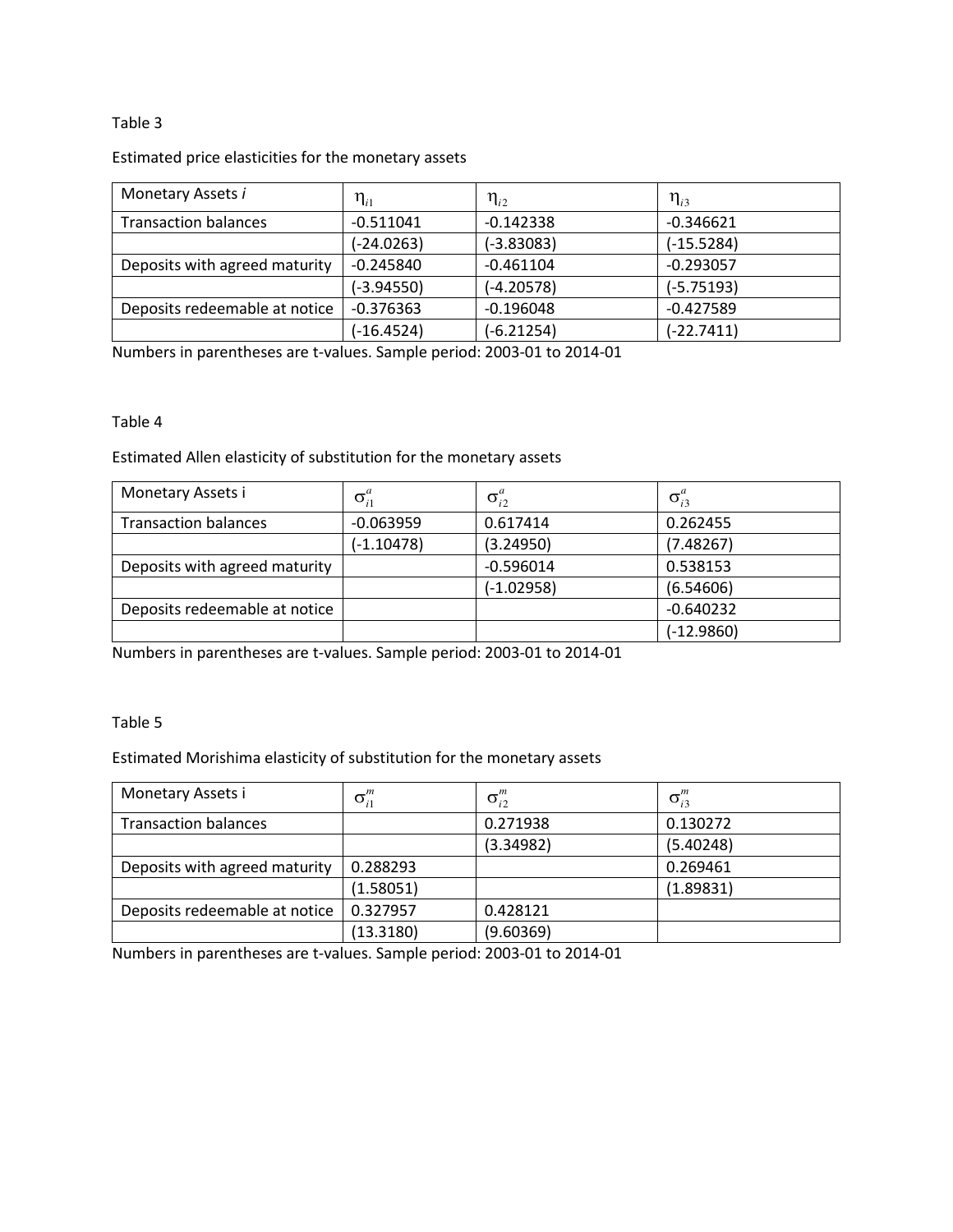



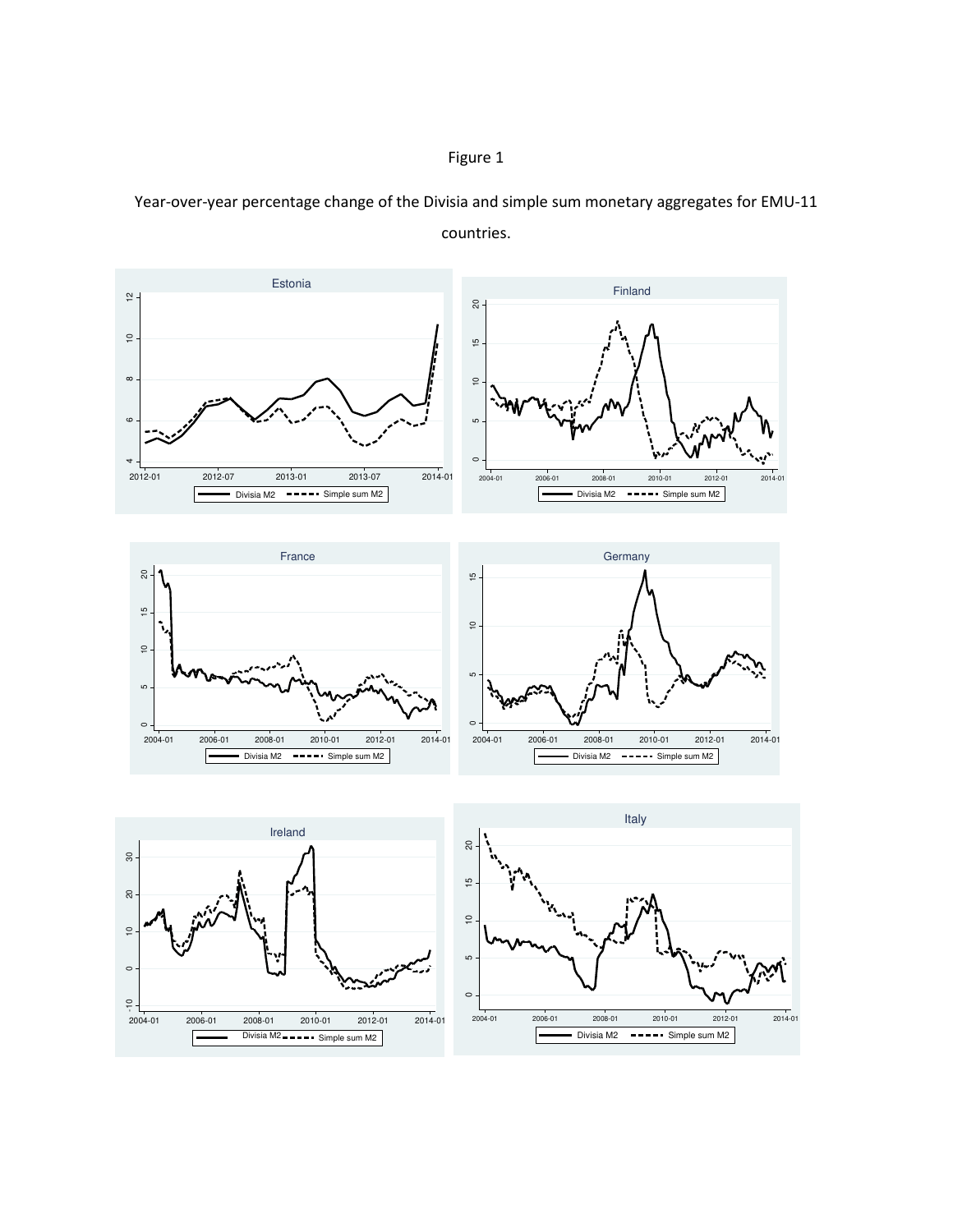# Figure 1 Continued







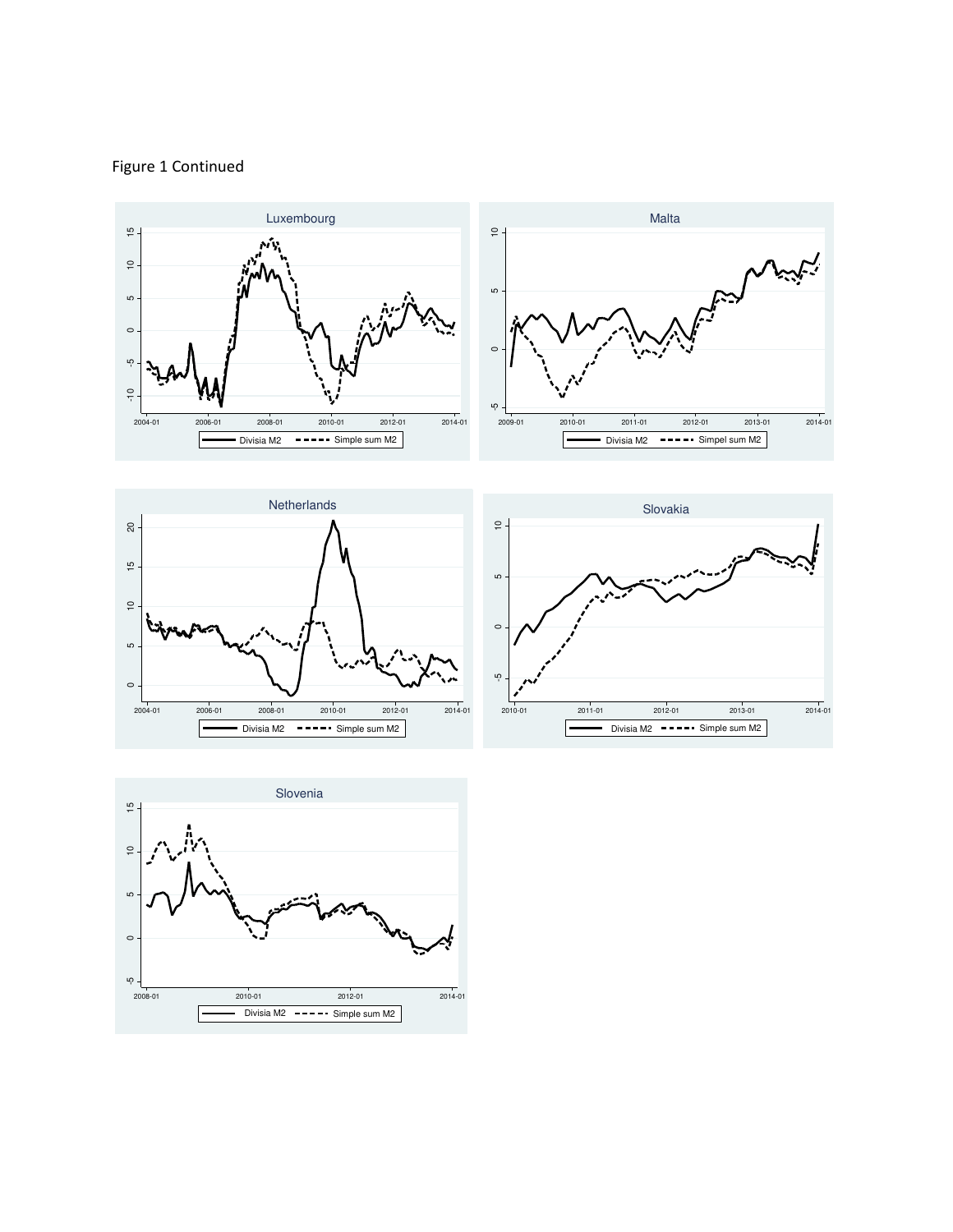EMU-11 $\overline{c}$  10 15 20  $\frac{1}{2}$  $\overline{C}$ 5  $\circ$ 2004-01 2006-01 2008-01 2010-01 2012-01 2014-01 Divisia M2  $-$  -  $-$  Simple sum M2

Year-over-year percentage change in Divisia and simple sum monetary aggregate for EMU-11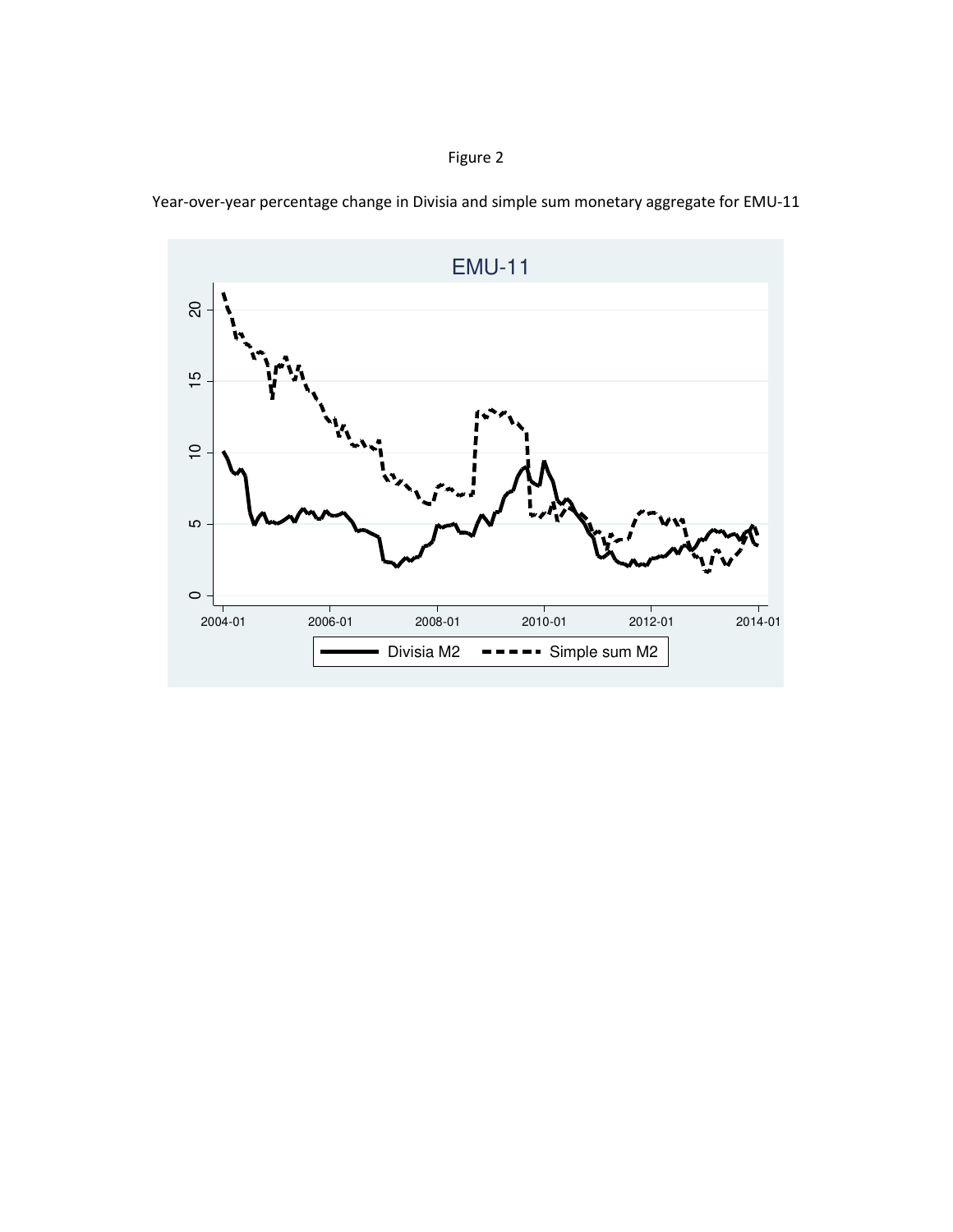Income elasticity

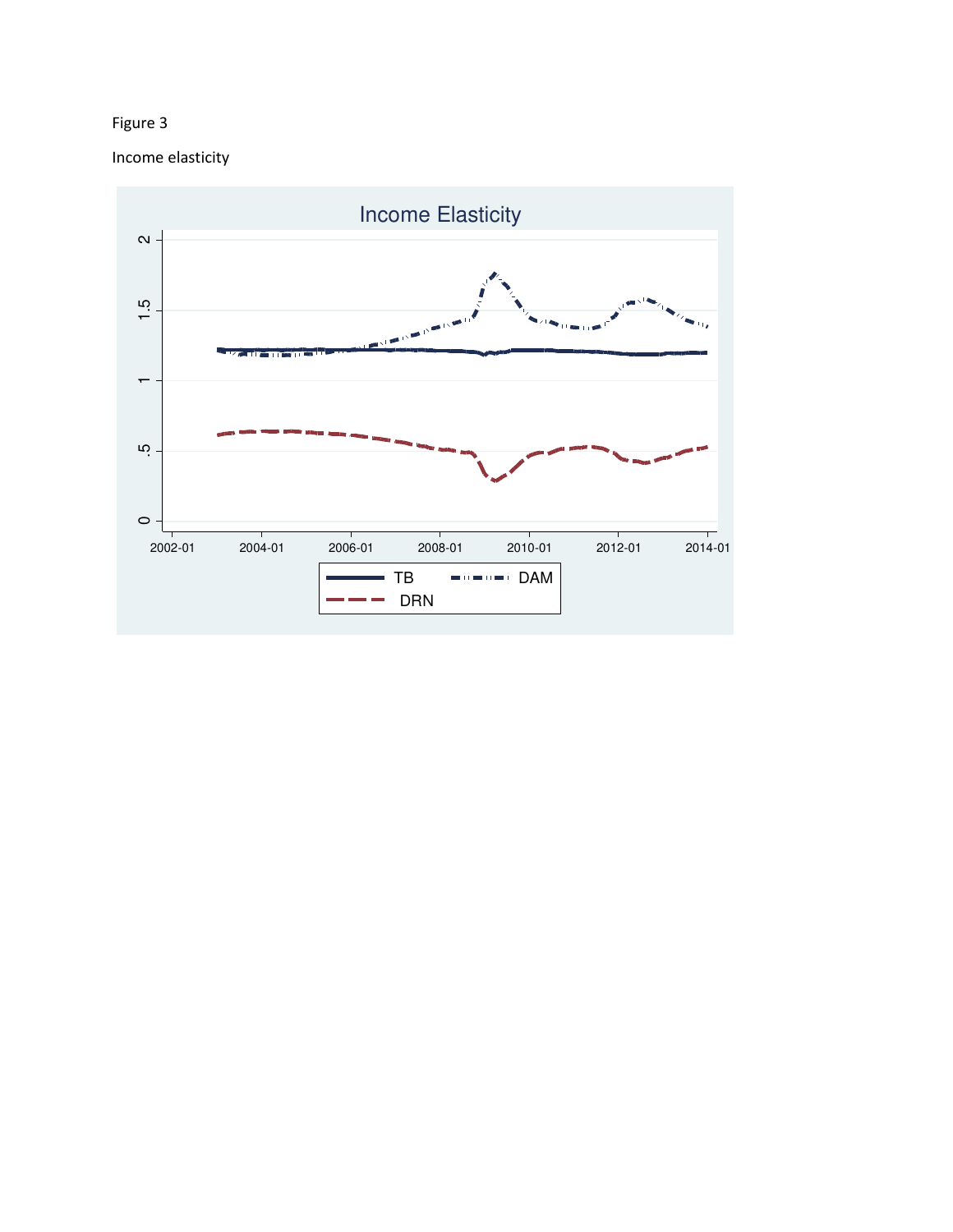# Elasticity of monetary assets with respect to the user-costs





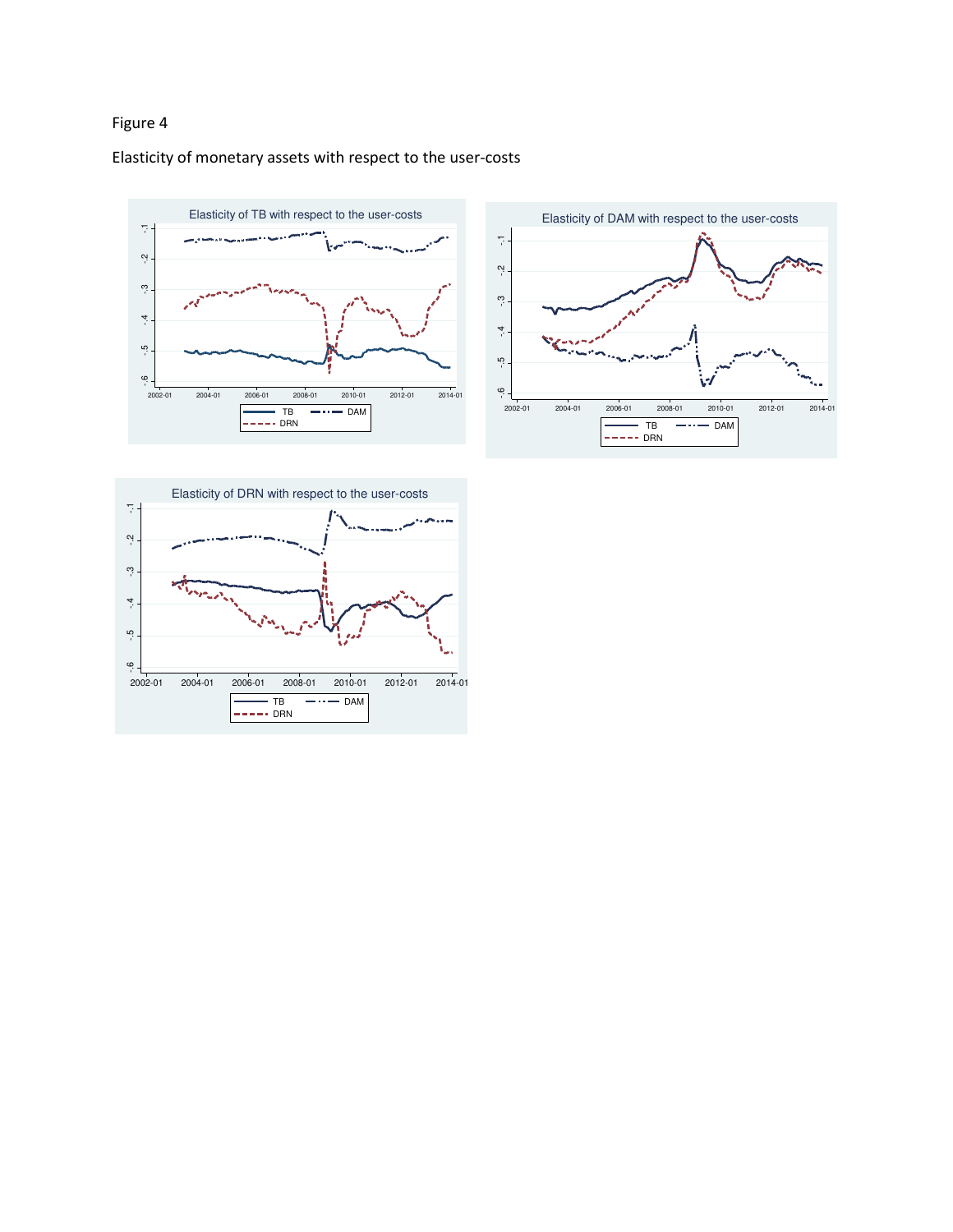# Allen elasticity of substitution

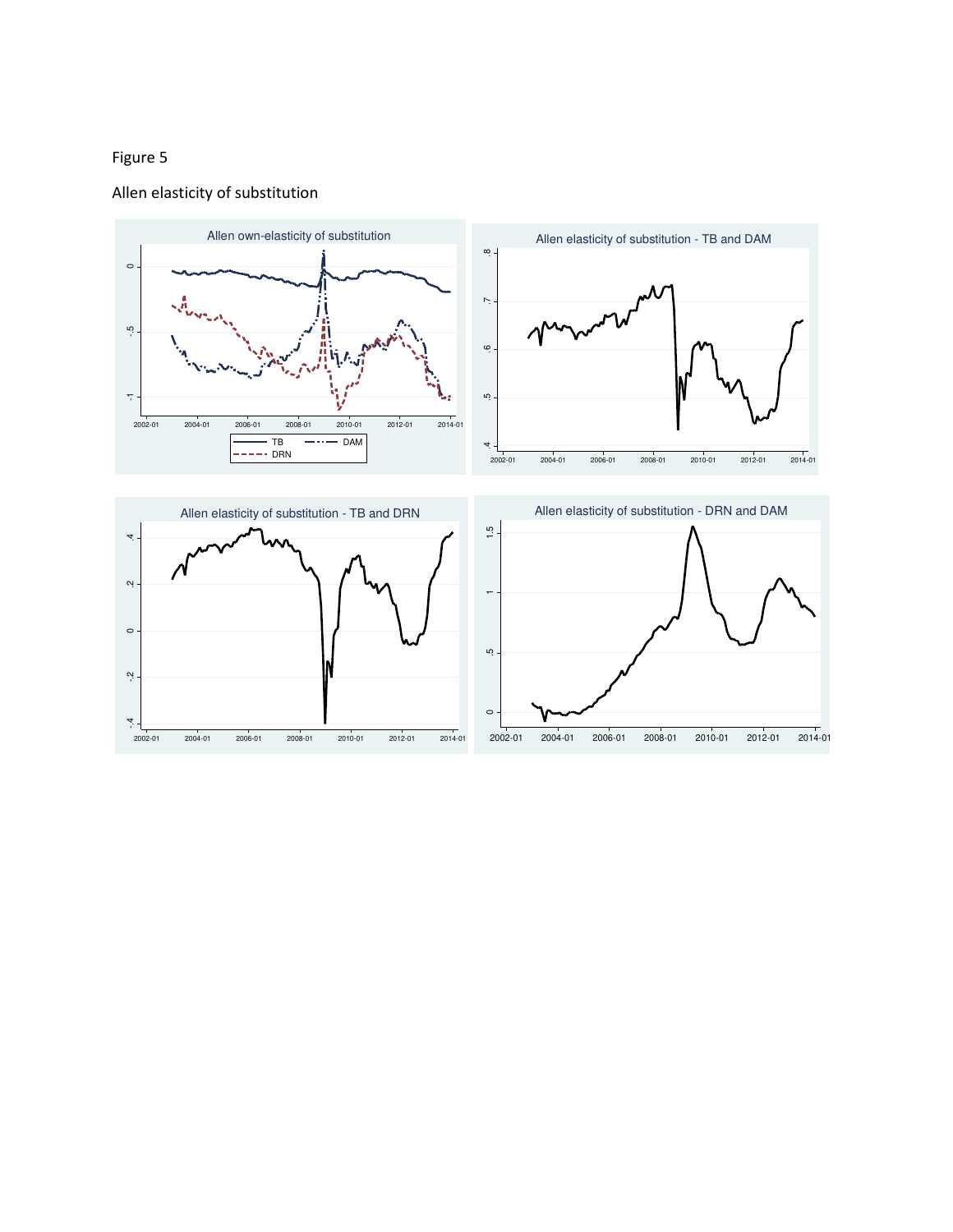#### **Appendices**

#### **Appendix A**

#### *Definitions:*

Monetary and financial institutions (MFI) from the ECB Glossary: MFIs are Central Bank, resident credit institutions as defined by community law, and other resident financial institutions whose business is to receive deposits and /or close substitutes for deposits from entities other than MFIs and for their own account to grant credits and/or make investments in securities.

Overnight deposits from the ECB Glossary, deposits with next-day maturity: This instrument category comprises mainly those sight/demand deposits that are fully transferable by check or similar instrument. It also includes non-transferable deposits that are convertible on demand or by close of business the following day. Overnight deposits are included in M1 and hence in M2 and M3.

Deposits redeemable at notice (DRN) from the ECB Glossary: These deposits are savings deposits for which the holder must respect a fixed period of notice before withdrawing the funds. In some cases there is the possibility of withdrawing on demand a certain fixed amount in a specified period or of early withdrawal subject to the payment of a penalty. Deposits redeemable at a period of notice up to three months are included in M2 and hence in M3, while those with a longer period of notice are part of the non-monetary longer term financial liabilities of the MFI sector.

Deposits with an agreed maturity (DAM) from the ECB Glossary: These deposits are mainly time deposits with a given maturity that, depending on national practices, may be subject to the payment of a penalty in the event of early withdrawal. Some non-marketable debt instruments, such as nontransferable retail certificates of deposit, are also included. Deposits with an agreed maturity of up to two years are included in M2 and hence in M3, while those with an agreed maturity of over two years are included in the non-monetary long term financial liabilities of the MFI sector.

Non-profit institutions serving households (NPISH) from the Eurostat Glossary: These institutions make up an institutional sector in the context of national accounts consisting of non-profit institutions which are not mainly financed and controlled by government and which provide goods or services to households for free or at prices that are not economically significant. Examples include churches and religious societies, sports and other clubs, trade unions, and political parties. NPISH are private, nonmarket producers which are separate legal entities. Their main resources, apart from those derived from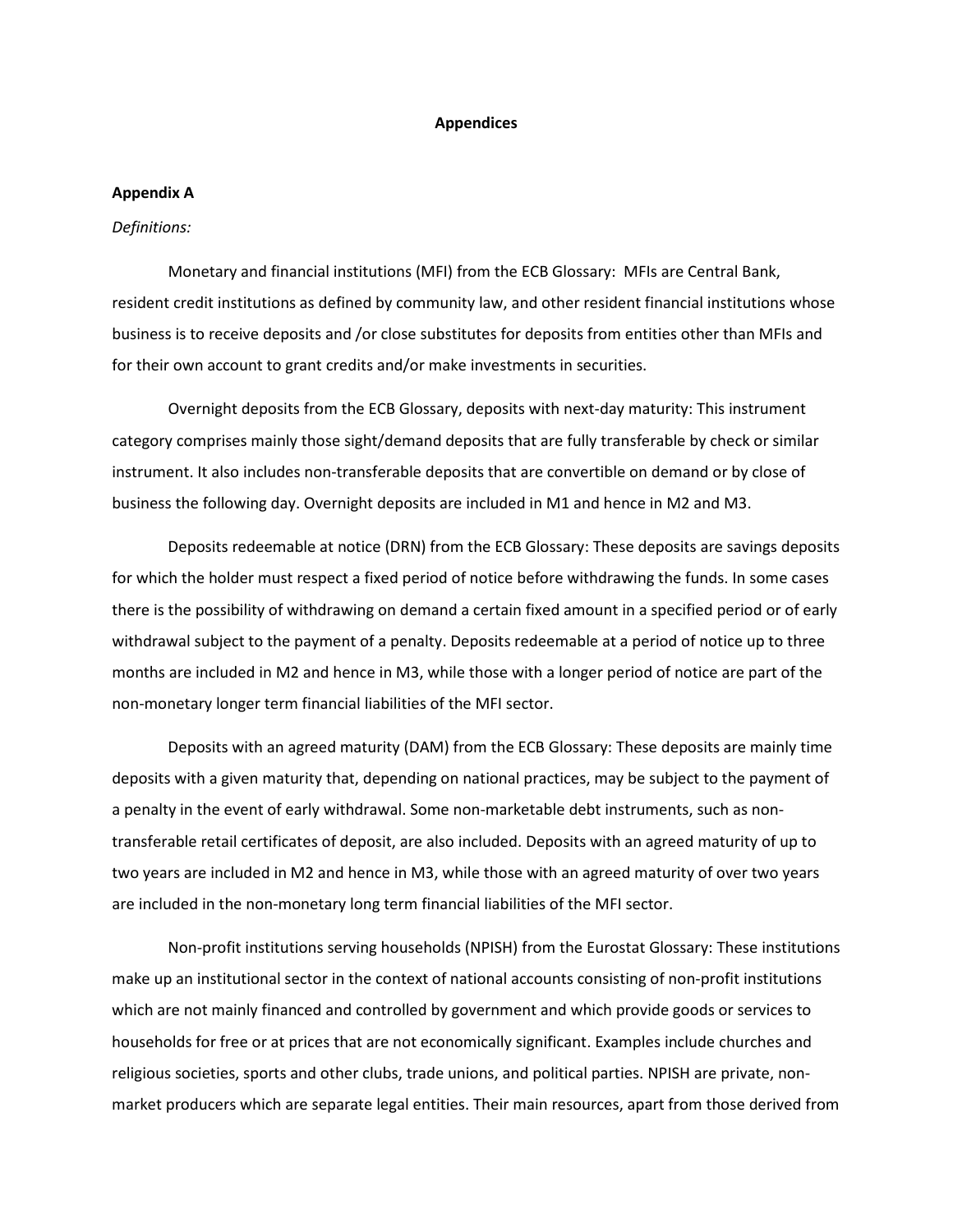occasional sales, are derived from voluntary contributions in cash or in kind from households in their capacity as consumers, from payments made by general governments, and from property income.

 Non-financial corporation (NFC) from the ECB Glossary: These firms are corporation or quasicorporation that is not engaged in financial intermediation but is active primarily in the production of market goods and non-financial services.

#### **Appendix B**

The M1 monetary aggregate contains the most liquid monetary asset components. The ECB has defined the M1 monetary aggregate to include currency in circulation and overnight deposits. Overnight deposits are deposits with next-day maturity and comprises mainly of sight deposits or demand deposits which are fully transferable by check or similar instruments. The ECB definition of the M2 aggregate includes currency in circulation, overnight deposits, deposits with agreed maturity (DAM) up to 2 years and deposits redeemable at notice (DRN) up to 3 months . The data on currency in circulation is taken from the individual countries' central banks, as currency held by banks. The ECB website does not provide the data on currency in circulation. The data for the outstanding amount of OD, DAM, and DRN are for the households and non-profit institutions serving households. The data for the interest rate for OD, DAM and DRN are the Monetary Financial Institutions (MFI) interest rates for the households and non-profit institutions serving households. Currency is assumed is to have a zero own rate of return. The outstanding amount and interest rate data for OD, DAM and DRN are from the ECB Data Warehouse.

The benchmark rate is the expected rate of return received on a pure investment providing no services other that its yield. In short, the benchmark rate is the rate of return on pure capital. Since it provides no services other than its yield, the benchmark rate must be at least as high as the upper envelope over all the monetary aggregate's component yield-curve-adjusted rates of return. In that upper envelope, we also include the interest rate on loans of maturity of up to one year.

In case of a few countries like Finland, France, and the Netherlands, the interest rate on deposits with agreed maturity of 2 years was greater than the loan rate for a few months. For those periods, 100 basis points were added to the upper envelope to keep the user costs from becoming zero. This procedure is in accordance with Anderson and Jones (2011). In the case of Finland, the interest rate on DAM was higher than the loan rate for two periods of up to one year. For DAM and DRN, those periods were January 2009 to September 2009 and March 2012 to October 2012. For those periods, 0.01 point is